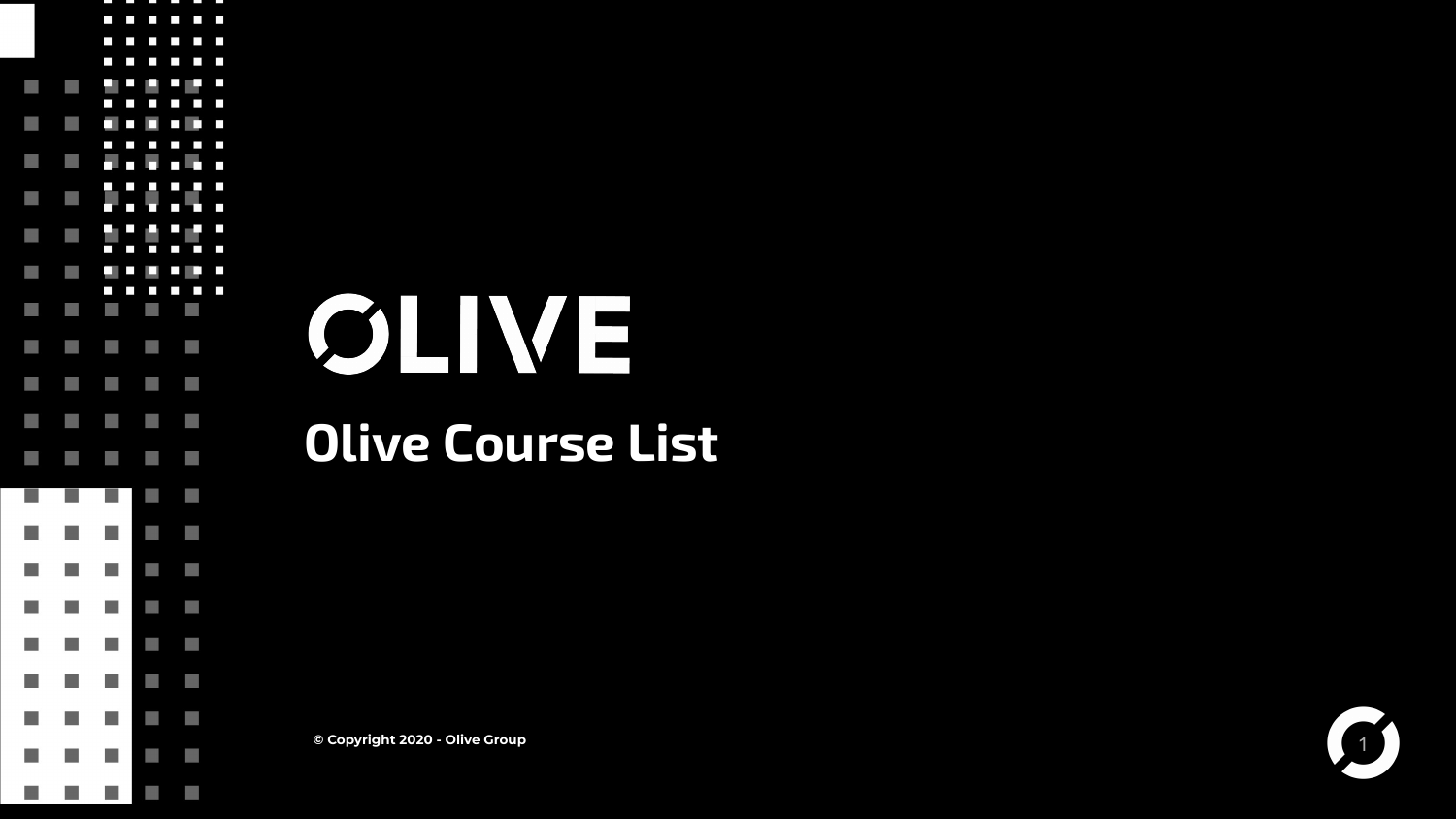|           | <b>Healthcare Bundle</b>                       | Awarding Body                  | Mandatory for employment | <b>OLIVE</b> |
|-----------|------------------------------------------------|--------------------------------|--------------------------|--------------|
|           |                                                |                                |                          |              |
| $\bullet$ | Communications in Dementia Care                | <b>NMBI</b>                    | Yes                      |              |
| $\bullet$ | Dementia Care                                  | <b>NMBI</b>                    | <b>Yes</b>               |              |
| $\bullet$ | Knowing the Person with Dementia               | <b>NMBI</b>                    | Yes                      |              |
| $\bullet$ | Medication and the Resident with Dementia      | <b>NMBI</b>                    | <b>Yes</b>               |              |
| $\bullet$ | Nutrition and Feeding in Care Homes            | <b>NMBI</b>                    | <b>Yes</b>               |              |
| $\bullet$ | <b>Infection Control</b>                       | <b>NMBI</b>                    | <b>Yes</b>               |              |
| $\bullet$ | Palliative Care                                | <b>NMBI</b>                    | Yes                      |              |
| $\bullet$ | Safeguarding Against Abuse                     | <b>NMBI</b>                    | Yes                      |              |
| $\bullet$ | Understanding and Managing Delirium            | <b>NMBI</b>                    | Yes                      |              |
| $\bullet$ | Health and Safety for Managers and Supervisors | <b>AOFAQ</b>                   | Yes                      |              |
| $\bullet$ | ROSPA Health and Safety                        | <b>ROSPA</b>                   | Yes                      |              |
| $\bullet$ | <b>Manual Handling</b>                         | AOFAO                          | Yes                      |              |
| $\bullet$ | Slips, Trips and Falls                         | <b>ROSPA</b>                   | Yes                      |              |
| $\bullet$ | Hand Hygiene                                   | AOFAO                          | Yes                      |              |
| $\bullet$ | <b>Fire Safety</b>                             | <b>ROSPA</b>                   | Yes                      |              |
| $\bullet$ | <b>CPR &amp; AED Awareness</b>                 | <b>AOFAQ</b>                   | Yes                      |              |
| $\bullet$ | <b>GDPR Staff Awareness</b>                    | Insurance Institute of Ireland | Yes                      |              |
| $\bullet$ | <b>Change Management</b>                       | ABE                            | Yes                      |              |
| $\bullet$ | <b>Delegation Skills</b>                       | ABE                            | Yes                      |              |
| $\bullet$ | HACCP Food Safety Levels 1 & 2                 | <b>ROSPA</b>                   | Yes                      |              |
| $\bullet$ | Computer ICT Health & Safety                   | AOFAO                          | Yes                      |              |
| $\bullet$ | <b>Food Allergies</b>                          | <b>ROSPA</b>                   | Yes                      |              |
| $\bullet$ | Managing Pregnancy in the Workplace            | <b>ROSPA</b>                   | Yes                      |              |

 $\begin{minipage}{.4\linewidth} \begin{tabular}{l} \hline $\mathbf{a} \times \mathbf{a} \times \mathbf{a} \times \mathbf{a} \times \mathbf{a} \times \mathbf{a} \times \mathbf{a} \times \mathbf{a} \times \mathbf{a} \times \mathbf{a} \times \mathbf{a} \times \mathbf{a} \times \mathbf{a} \times \mathbf{a} \times \mathbf{a} \times \mathbf{a} \times \mathbf{a} \times \mathbf{a} \times \mathbf{a} \times \mathbf{a} \times \mathbf{a} \times \mathbf{a} \times \mathbf{a} \times \mathbf{a} \times \mathbf{a$ **TELEVISION CONSUMING** 

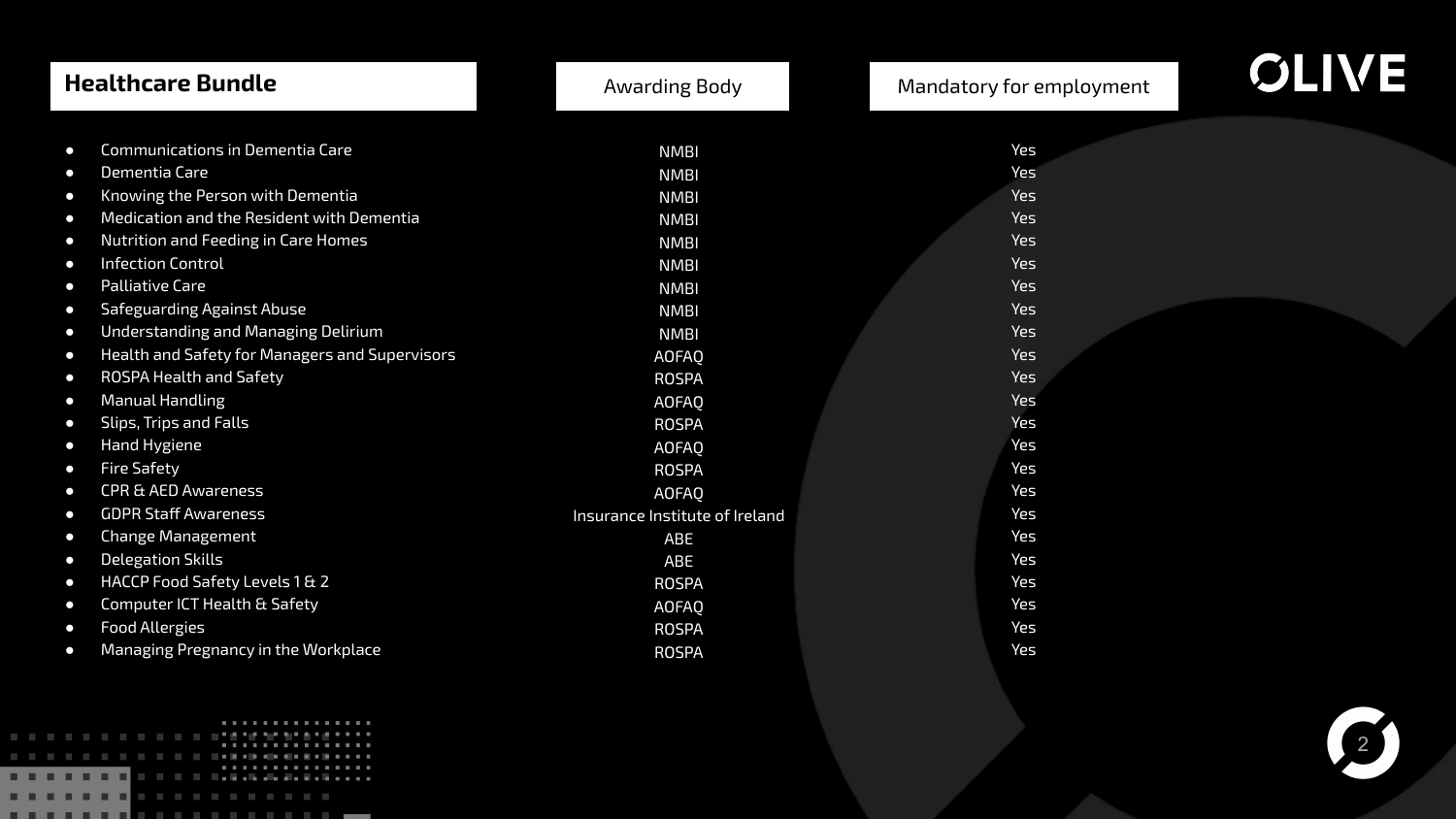| Retail                                                                                                                                                                                                                                                                                                                                                                                                                                                                                                                                                                                                                                                                                                                                                                                                                                                                                        | Awarding Body                                                                                                                                                                                                                                            | Mandatory for employment                                                                                                                                                                         | <b>OLIVE</b> |
|-----------------------------------------------------------------------------------------------------------------------------------------------------------------------------------------------------------------------------------------------------------------------------------------------------------------------------------------------------------------------------------------------------------------------------------------------------------------------------------------------------------------------------------------------------------------------------------------------------------------------------------------------------------------------------------------------------------------------------------------------------------------------------------------------------------------------------------------------------------------------------------------------|----------------------------------------------------------------------------------------------------------------------------------------------------------------------------------------------------------------------------------------------------------|--------------------------------------------------------------------------------------------------------------------------------------------------------------------------------------------------|--------------|
| <b>Customer Service Management</b><br>$\bullet$<br><b>GDPR Staff Awareness</b><br>$\bullet$<br>Manual Handling<br>$\bullet$<br>Influencing People Skills<br>$\bullet$<br><b>Basic First Aid Awareness</b><br>$\bullet$<br>ROSPA - VDU Workstation Ergonomics<br>$\bullet$<br>Armed Robbery Awareness<br>$\bullet$<br>Selling Through Customer Service<br>$\bullet$<br>Cyber for the Home<br>$\bullet$<br>Responsible Service of Alcohol<br>$\bullet$<br>HACCP Food Safety Levels 1 & 2<br>$\bullet$<br><b>Change Management</b><br>$\bullet$<br><b>Communication Skills</b><br>$\bullet$<br>Dignity in the Workplace<br>$\bullet$<br>Computer ICT Health & Safety<br>$\bullet$<br>Managing Stress for Employees<br>$\bullet$<br><b>Managing Under Pressure</b><br>$\bullet$<br><b>Fire Safety</b><br>$\bullet$<br>Slips, Trips and Falls<br>$\bullet$<br><b>Warehouse Safety</b><br>$\bullet$ | AOFAQ<br>Insurance Institute of Ireland<br>AOFAQ<br>ABE<br>AOFAQ<br><b>ROSPA</b><br><b>ROSPA</b><br>ABE<br>AOFAQ<br><b>ROSPA</b><br><b>ROSPA</b><br>ABE<br>AOFAQ<br>AOFAO<br><b>AOFAQ</b><br>Transcend<br><b>AOFAQ</b><br>ROSPA<br>ROSPA<br><b>ROSPA</b> | Yes<br>Yes<br><b>Yes</b><br><b>Yes</b><br>Yes<br><b>Yes</b><br><b>Yes</b><br><b>Yes</b><br><b>Yes</b><br><b>Yes</b><br><b>Yes</b><br>Yes<br>Yes<br>Yes<br>Yes<br>Yes<br>Yes<br>Yes<br>Yes<br>Yes |              |
| Hand Hygiene<br>$\bullet$<br>Armed Robbery Awareness<br>$\bullet$<br>Managing Pregnancy in the Workplace<br>$\bullet$                                                                                                                                                                                                                                                                                                                                                                                                                                                                                                                                                                                                                                                                                                                                                                         | <b>AOFAQ</b><br><b>AOFAQ</b><br><b>ROSPA</b>                                                                                                                                                                                                             | Yes<br>Yes<br>Yes                                                                                                                                                                                |              |

|  |  |  |  |  |   |  | . |  |  |  |  |
|--|--|--|--|--|---|--|---|--|--|--|--|
|  |  |  |  |  |   |  |   |  |  |  |  |
|  |  |  |  |  |   |  | . |  |  |  |  |
|  |  |  |  |  |   |  |   |  |  |  |  |
|  |  |  |  |  |   |  | . |  |  |  |  |
|  |  |  |  |  |   |  |   |  |  |  |  |
|  |  |  |  |  |   |  |   |  |  |  |  |
|  |  |  |  |  |   |  |   |  |  |  |  |
|  |  |  |  |  | . |  |   |  |  |  |  |
|  |  |  |  |  |   |  |   |  |  |  |  |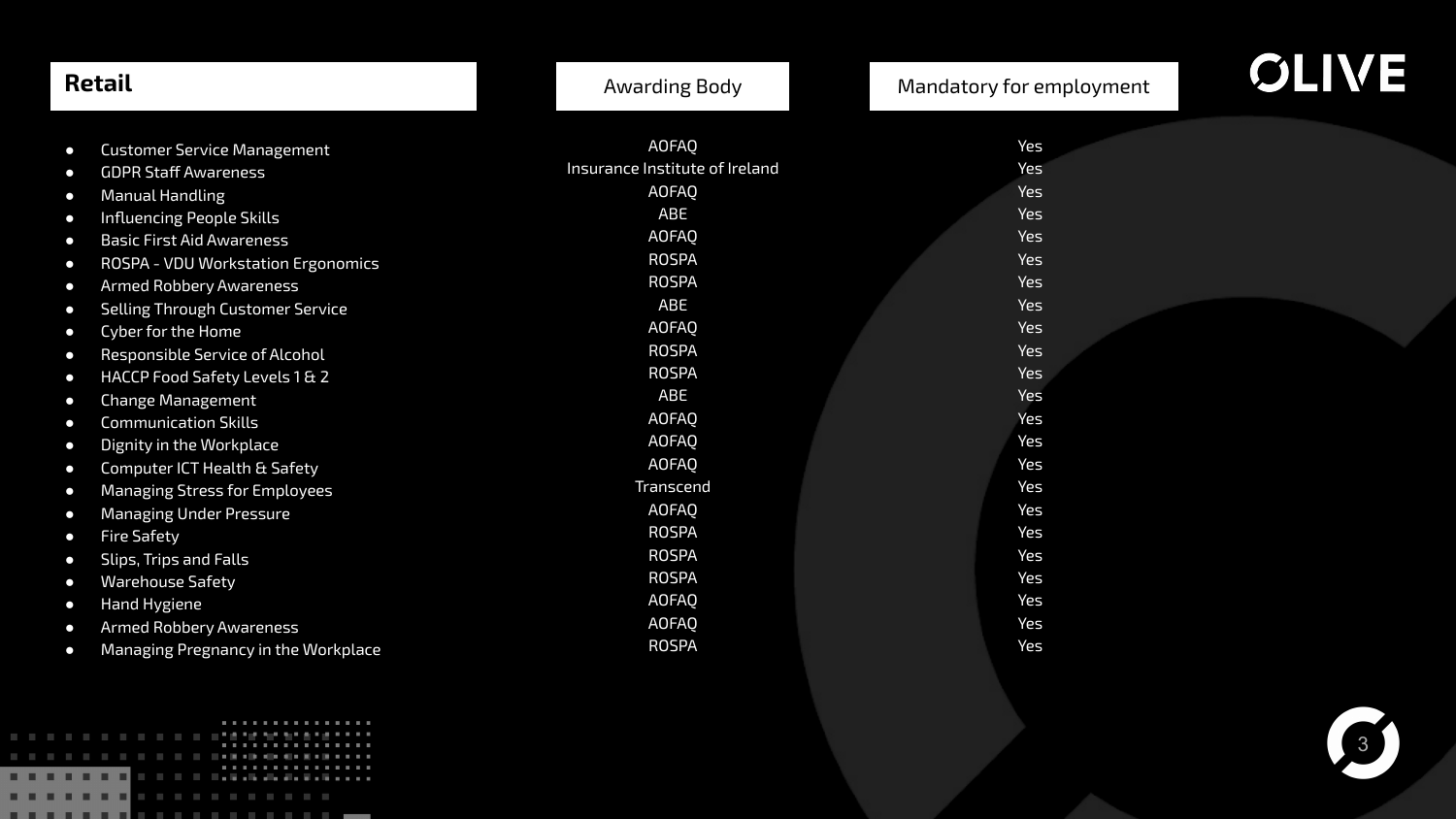| <b>Hospitality</b>                                                                                                                                                                                                                                                                                                                                                                                                                                                                                                                                                                                                                                                                                                                                                                                                                                                                                                                                                      | <b>Awarding Body</b>                                                                                                                                                                                                                                                                                                     | Mandatory for employment                                                                                                                                                                                                     | <b>OLIVE</b> |
|-------------------------------------------------------------------------------------------------------------------------------------------------------------------------------------------------------------------------------------------------------------------------------------------------------------------------------------------------------------------------------------------------------------------------------------------------------------------------------------------------------------------------------------------------------------------------------------------------------------------------------------------------------------------------------------------------------------------------------------------------------------------------------------------------------------------------------------------------------------------------------------------------------------------------------------------------------------------------|--------------------------------------------------------------------------------------------------------------------------------------------------------------------------------------------------------------------------------------------------------------------------------------------------------------------------|------------------------------------------------------------------------------------------------------------------------------------------------------------------------------------------------------------------------------|--------------|
| Mandate Bar & Hospitality<br>$\bullet$<br>HACCP Food Safety Level 1 & 2<br>$\bullet$<br>Barista School Level 1<br>$\bullet$<br>Barista School Level 2<br>$\bullet$<br>Responsible Service of Alcohol Ireland<br>$\bullet$<br><b>Manual Handling</b><br>$\bullet$<br>Restaurants Association of Ireland - Customer Service<br>$\bullet$<br>Restaurant Association of Ireland Restaurant Induction<br>$\bullet$<br><b>Basic First Aid Awareness</b><br>$\bullet$<br><b>Food Allergies</b><br>$\bullet$<br>Kitchen Safety<br>$\bullet$<br><b>GDPR Staff Awareness</b><br>$\bullet$<br><b>Fire Safety</b><br>$\bullet$<br>Hand Hygiene<br>$\bullet$<br>Slips, Trips and Falls<br>$\bullet$<br>Social Media Awareness<br>$\bullet$<br><b>Customer Service Management</b><br>$\bullet$<br><b>Communication Skills</b><br>$\bullet$<br>Dignity in the Workplace<br>$\bullet$<br>Managing Stress for Employees<br>$\bullet$<br>Managing Pregnancy in the Workplace<br>$\bullet$ | <b>ROSPA</b><br><b>ROSPA</b><br><b>ROSPA</b><br><b>ROSPA</b><br><b>ROSPA</b><br><b>ROSPA</b><br><b>ROSPA</b><br><b>ROSPA</b><br><b>ROSPA</b><br><b>ROSPA</b><br><b>ROSPA</b><br><b>ROSPA</b><br><b>ROSPA</b><br><b>ROSPA</b><br><b>ROSPA</b><br>Transcend<br>AOFAO<br>AOFAO<br><b>AOFAQ</b><br>Transcend<br><b>AOFAQ</b> | Yes<br><b>Yes</b><br><b>Yes</b><br><b>Yes</b><br><b>Yes</b><br><b>Yes</b><br><b>Yes</b><br><b>Yes</b><br><b>Yes</b><br><b>Yes</b><br><b>Yes</b><br><b>Yes</b><br>Yes<br>Yes<br>Yes<br>Yes<br>Yes<br>Yes<br>Yes<br>Yes<br>Yes |              |
| Armed Robbery Awareness<br>$\bullet$                                                                                                                                                                                                                                                                                                                                                                                                                                                                                                                                                                                                                                                                                                                                                                                                                                                                                                                                    | <b>AOFAQ</b>                                                                                                                                                                                                                                                                                                             | Yes<br>Yes                                                                                                                                                                                                                   |              |

|  |  |  |  |  |   |  | . |  |  |  |  |
|--|--|--|--|--|---|--|---|--|--|--|--|
|  |  |  |  |  |   |  |   |  |  |  |  |
|  |  |  |  |  |   |  | . |  |  |  |  |
|  |  |  |  |  |   |  |   |  |  |  |  |
|  |  |  |  |  |   |  | . |  |  |  |  |
|  |  |  |  |  |   |  |   |  |  |  |  |
|  |  |  |  |  |   |  |   |  |  |  |  |
|  |  |  |  |  |   |  |   |  |  |  |  |
|  |  |  |  |  | . |  |   |  |  |  |  |
|  |  |  |  |  |   |  |   |  |  |  |  |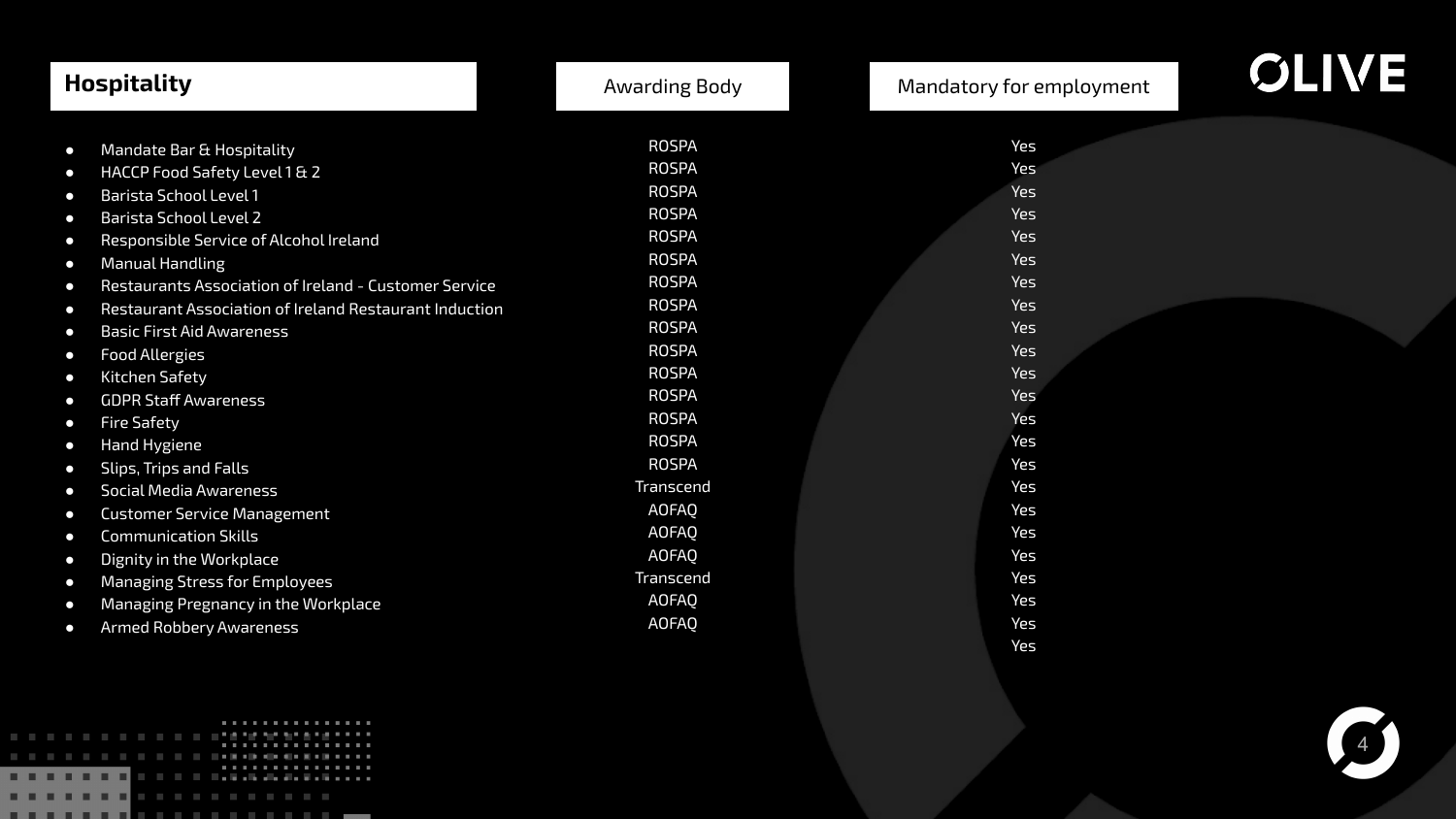| <b>Being there</b> (Mental health)                                              | <b>Awarding Body</b> | Mandatory for employment | <b>OLIVE</b> |
|---------------------------------------------------------------------------------|----------------------|--------------------------|--------------|
|                                                                                 | Dr Derek Smyth       | Yes                      |              |
| Being There - Module 1- The Art of Listening<br>$\bullet$                       | Dr Derek Smyth       | Yes                      |              |
| Being There - Module 2 - Core Qualities of Skilled Listener<br>$\bullet$        | Dr Derek Smyth       | Yes                      |              |
| Being There - Module 3 Listening<br>$\bullet$                                   |                      | <b>Yes</b>               |              |
| Being There - Module 4 The Five Pillars of a Caregiving Experience<br>$\bullet$ | Dr Derek Smyth       | Yes                      |              |
| Being There - Module 5 Culture's Role in Skilled Listening<br>$\bullet$         | Dr Derek Smyth       | Yes                      |              |
| Being There - Module 6 Self-Esteem<br>$\bullet$                                 | Dr Derek Smyth       | Yes                      |              |
| Being There - Module 7 Loss<br>$\bullet$                                        | Dr Derek Smyth       |                          |              |
| Being There - Module 8 Crisis Intervention<br>$\bullet$                         | Dr Derek Smyth       | <b>Yes</b>               |              |
| Being There - Module 9 Self Care<br>$\bullet$                                   | Dr Derek Smyth       | Yes                      |              |
| <b>Mental Health Awareness</b><br>$\bullet$                                     | <b>AOFAQ</b>         | Yes                      |              |
| <b>Business Management:</b>                                                     | Awarding Body        | Mandatory for employment |              |
| Manager to Leader<br>$\bullet$                                                  | <b>ABE Endorsed</b>  | Yes                      |              |
| Understanding time management<br>$\bullet$                                      | <b>ABE Endorsed</b>  | Yes                      |              |
| Communication techniques and application<br>$\bullet$                           | <b>ABE Endorsed</b>  | Yes                      |              |
| <b>Building relationships</b><br>$\bullet$                                      | <b>ABE Endorsed</b>  | Yes                      |              |
| Strategic decision making<br>$\bullet$                                          | <b>ABE Endorsed</b>  | Yes                      |              |
| Leading people and leadership styles<br>$\bullet$                               | <b>ABE Endorsed</b>  | Yes                      |              |
| Managing people<br>$\bullet$                                                    | <b>ABE Endorsed</b>  | Yes                      |              |
| Operational management<br>$\bullet$                                             | <b>ABE Endorsed</b>  | Yes                      |              |
| Project management<br>$\bullet$                                                 | <b>ABE Endorsed</b>  | Yes                      |              |
| <b>Business finance</b><br>$\bullet$                                            | <b>ABE Endorsed</b>  | Yes                      |              |
| .<br><b>The Committee Committee Committee Committee</b>                         |                      |                          |              |

. . . . . . . <u>. . . . . . . . . . . .</u> **. . . . . . . . . . . . . . . . . . .** .

−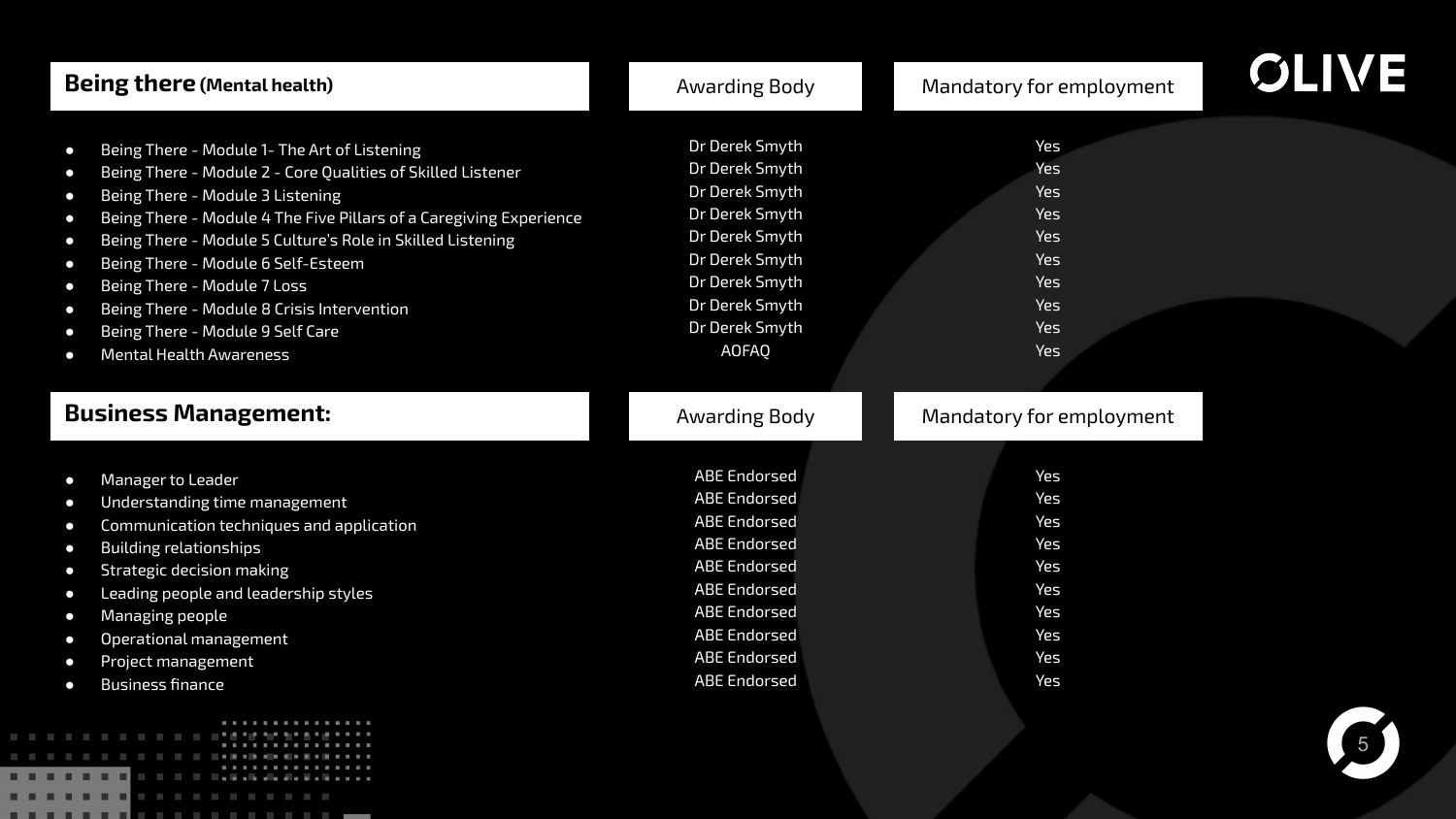| <b>Business Admin</b>                                                                                                                                                                                                                                                                                                                                                                                                                                                                                                                                                        | Awarding Body                                                                                                                                                                                                                      | Mandatory for employment                                                         | <b>OLIVE</b> |
|------------------------------------------------------------------------------------------------------------------------------------------------------------------------------------------------------------------------------------------------------------------------------------------------------------------------------------------------------------------------------------------------------------------------------------------------------------------------------------------------------------------------------------------------------------------------------|------------------------------------------------------------------------------------------------------------------------------------------------------------------------------------------------------------------------------------|----------------------------------------------------------------------------------|--------------|
| <b>Business Administrator Introduction</b><br>$\bullet$<br>Report creation and making recommendations<br>$\bullet$<br>Decision making and problem solving<br>$\bullet$<br>Building and maintaining positive relationships<br>$\bullet$<br>Supporting your team, meetings and logistics<br>$\bullet$<br>Leading people<br>$\bullet$<br>Project life-cycle and management<br>$\bullet$<br>Understanding organisational purpose<br>$\bullet$<br>Policies Processes and Relevant Regulations<br>$\bullet$<br>Understanding the applicability of business principles<br>$\bullet$ | <b>ABE Endorsed</b><br><b>ABE Endorsed</b><br><b>ABE Endorsed</b><br><b>ABE Endorsed</b><br><b>ABE Endorsed</b><br><b>ABE Endorsed</b><br><b>ABE Endorsed</b><br><b>ABE Endorsed</b><br><b>ABE Endorsed</b><br><b>ABE Endorsed</b> | Yes<br>Yes<br>Yes<br><b>Yes</b><br>Yes<br>Yes<br>Yes<br><b>Yes</b><br>Yes<br>Yes |              |
| <b>Customer Service</b>                                                                                                                                                                                                                                                                                                                                                                                                                                                                                                                                                      | Awarding Body                                                                                                                                                                                                                      | Mandatory for employment                                                         |              |
| Understanding your Organization and Knowing your<br>$\bullet$<br>Customers<br>Meeting Regulations and Legislations<br>$\bullet$<br>Communication and Interpersonal Skills<br>$\bullet$<br>Roles and Responsibilities<br>$\bullet$<br>Product and Service Knowledge, Customer-focused<br>$\bullet$<br>Experience and Right First time                                                                                                                                                                                                                                         | <b>ABE Endorsed</b><br><b>ABE Endorsed</b><br><b>ABE Endorsed</b><br><b>ABE Endorsed</b><br><b>ABE Endorsed</b><br><b>ABE Endorsed</b>                                                                                             | Yes<br>Yes<br>Yes<br>Yes<br>Yes<br>Yes                                           |              |
| Developing Self and being open to Feedback<br>$\bullet$<br><b>Systems and Resources</b><br>$\bullet$<br>Dealing with Customer Conflict, Challenges and Influencing<br>$\bullet$                                                                                                                                                                                                                                                                                                                                                                                              | <b>ABE Endorsed</b><br><b>ABE Endorsed</b><br><b>ABE Endorsed</b>                                                                                                                                                                  | Yes<br>Yes<br>Yes                                                                |              |
| People<br>.                                                                                                                                                                                                                                                                                                                                                                                                                                                                                                                                                                  |                                                                                                                                                                                                                                    |                                                                                  |              |

*Allena Alexandro*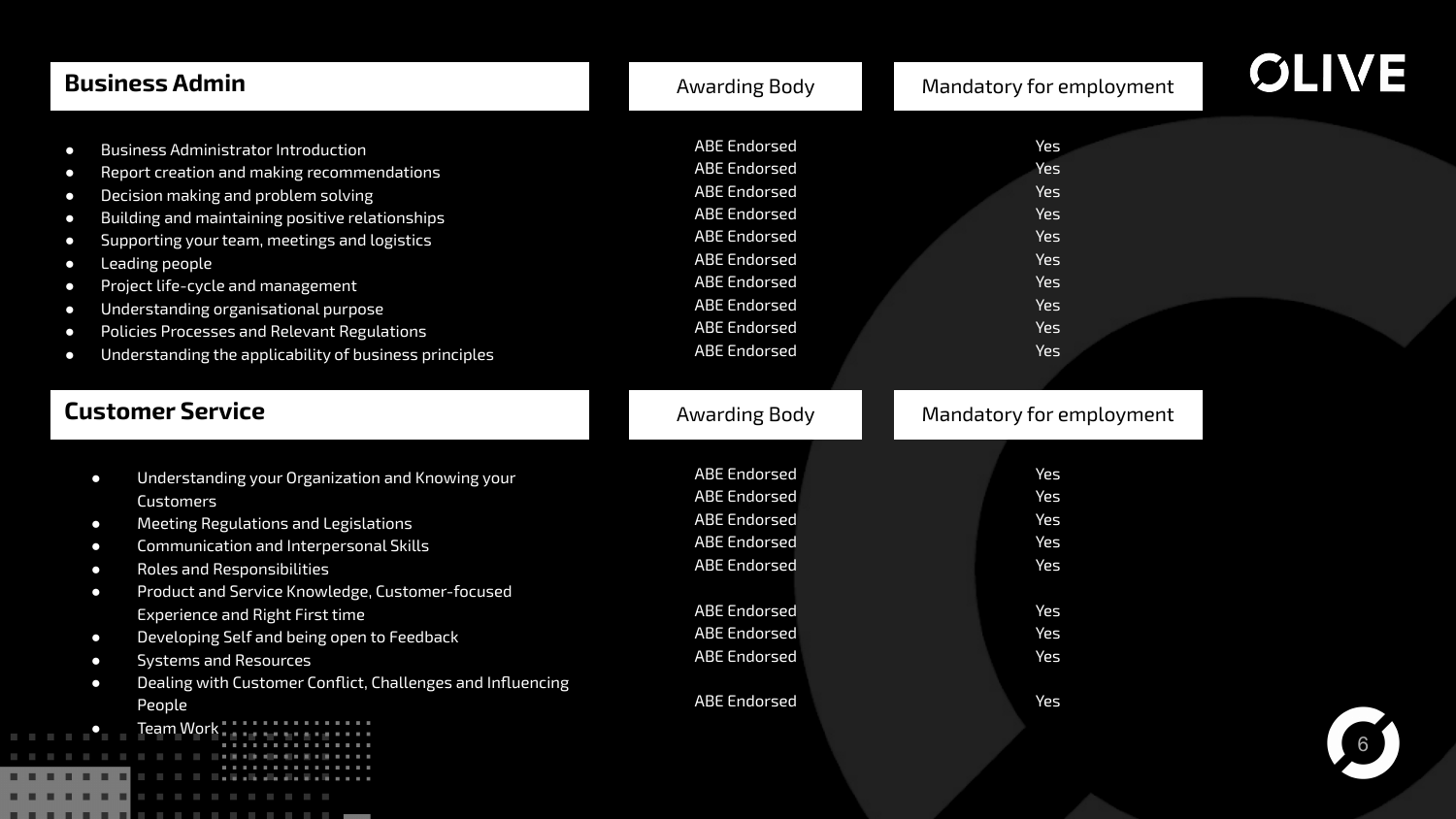| <b>Fitness</b>                                                                                                                                                                                                                                                                                                                                                                                                                                                                                                                                                                                                                                                                                                                                                                                                                                                                                                                                        | Awarding Body                                                                                                                                                                                                  | Mandatory for employment                                                                                                                                                                                | <b>OLIVE</b> |
|-------------------------------------------------------------------------------------------------------------------------------------------------------------------------------------------------------------------------------------------------------------------------------------------------------------------------------------------------------------------------------------------------------------------------------------------------------------------------------------------------------------------------------------------------------------------------------------------------------------------------------------------------------------------------------------------------------------------------------------------------------------------------------------------------------------------------------------------------------------------------------------------------------------------------------------------------------|----------------------------------------------------------------------------------------------------------------------------------------------------------------------------------------------------------------|---------------------------------------------------------------------------------------------------------------------------------------------------------------------------------------------------------|--------------|
| The Skeletal System<br>$\bullet$<br>Joints<br>$\bullet$<br>The Muscle System<br>$\bullet$<br>The Nervous System<br>$\bullet$<br>The Circulatory System<br>$\bullet$<br>The Respiratory System<br>$\bullet$<br>The Energy Systems<br>$\bullet$<br><b>Principles of Exercise</b><br>$\bullet$<br>The Principles of Training<br>$\bullet$<br>Planning Gym Based Exercise Part 1<br>$\bullet$<br>Instructor: Planning Gym Based Exercise Part 2<br>$\bullet$<br>Warm Up Mobility and Cool Down<br>$\bullet$<br>Core Stability<br>$\bullet$<br><b>Motor Skills</b><br>$\bullet$<br>Flexibility<br>$\bullet$<br>Intro to Suspension Training Kettle bells Foam Rolling and<br>$\bullet$<br><b>Spotting</b><br>Muscle Action Origin and Insertion<br>$\bullet$<br>Nutrition and Health Guidelines<br>$\bullet$<br>Influences on Food Habits<br>$\bullet$<br><b>Exercise Nutrition</b><br>$\bullet$<br><b>Exercise Intensity and Weight Loss</b><br>$\bullet$ | Edufit<br>Edufit<br>Edufit<br>Edufit<br>Edufit<br>Edufit<br>Edufit<br>Edufit<br>Edufit<br>Edufit<br>Edufit<br>Edufit<br>Edufit<br>Edufit<br>Edufit<br>Edufit<br>Edufit<br>Edufit<br>Edufit<br>Edufit<br>Edufit | Yes<br>Yes<br><b>Yes</b><br><b>Yes</b><br><b>Yes</b><br><b>Yes</b><br><b>Yes</b><br><b>Yes</b><br><b>Yes</b><br><b>Yes</b><br>Yes<br>Yes<br>Yes<br>Yes<br>Yes<br>Yes<br>Yes<br>Yes<br>Yes<br>Yes<br>Yes |              |
| Hand Hygiene<br>$\bullet$<br><b>Infection Control</b><br>$\bullet$                                                                                                                                                                                                                                                                                                                                                                                                                                                                                                                                                                                                                                                                                                                                                                                                                                                                                    | <b>AOFAQ</b><br><b>NMBI</b>                                                                                                                                                                                    | Yes<br>Yes                                                                                                                                                                                              |              |

 $\begin{minipage}{.4\linewidth} \begin{tabular}{l} \hline \multicolumn{3}{c}{\textbf{0.1}} \end{tabular} \end{minipage} \begin{minipage}{.4\linewidth} \begin{tabular}{l} \multicolumn{3}{c}{\textbf{0.1}} \end{tabular} \end{minipage} \begin{minipage}{.4\linewidth} \begin{tabular}{l} \multicolumn{3}{c}{\textbf{0.1}} \end{tabular} \end{minipage} \end{minipage} \begin{minipage}{.4\linewidth} \begin{tabular}{l} \multicolumn{3}{c}{\textbf{0.1}} \end{tabular} \end{minipage} \begin{minipage}{.4\$ **TELEVISION CONSUMING** . . . . . . . <u>. . . . . . . . . . . .</u> 

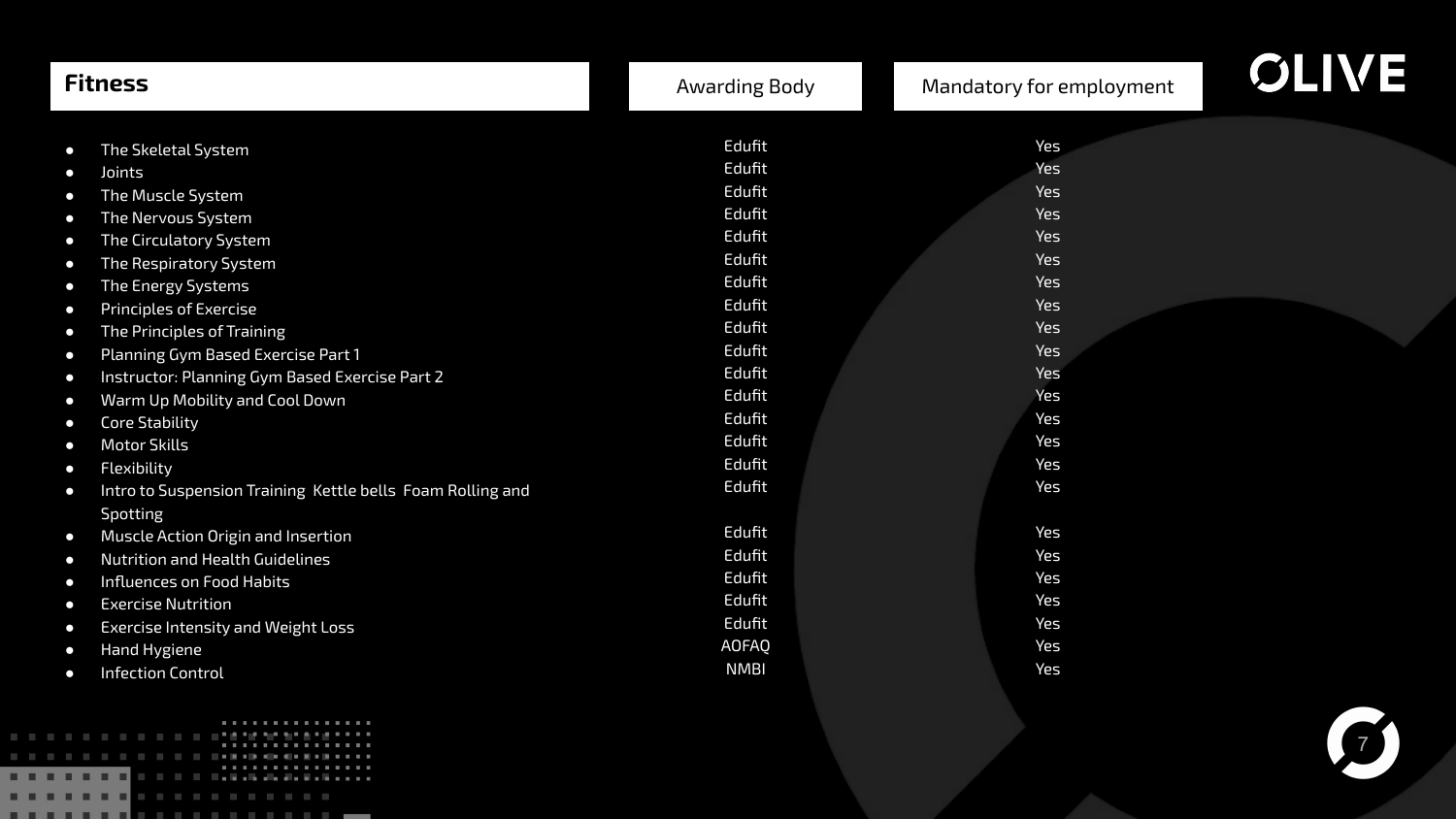| <b>Construction</b>                                   | <b>Awarding Body</b>           | Mandatory for employment | <b>OLIVE</b> |
|-------------------------------------------------------|--------------------------------|--------------------------|--------------|
| <b>Manual Handling</b><br>$\bullet$                   | <b>AOFAQ</b>                   | Yes                      |              |
| <b>Asbestos Awareness</b><br>$\bullet$                | ROSPA                          | <b>Yes</b>               |              |
| <b>Basic First Aid Awareness</b><br>$\bullet$         | <b>ROSPA</b>                   | Yes                      |              |
| <b>Confined Spaces Awareness</b><br>$\bullet$         | ROSPA                          | Yes                      |              |
| <b>COSHH</b><br>$\bullet$                             | ROSPA                          | Yes                      |              |
| <b>Environmental Awareness</b><br>$\bullet$           | <b>ROSPA</b>                   | Yes                      |              |
| <b>Hand Protection Awareness</b><br>$\bullet$         | <b>ROSPA</b>                   | Yes                      |              |
| <b>Ladder Safety Awareness</b><br>$\bullet$           | <b>ROSPA</b>                   | Yes                      |              |
| <b>MEWPs Awareness</b><br>$\bullet$                   | ROSPA                          | Yes                      |              |
| Signaller Slinger (Spotter)<br>$\bullet$              | <b>ROSPA</b>                   | Yes                      |              |
| <b>Warehouse Safety</b><br>$\bullet$                  | <b>ROSPA</b>                   | Yes                      |              |
| Working At Heights Awareness<br>$\bullet$             | <b>ROSPA</b>                   | Yes                      |              |
| <b>Electrical Safety</b><br>$\bullet$                 | <b>ROSPA</b>                   | Yes                      |              |
| <b>Health and Safety</b><br>$\bullet$                 | <b>ROSPA</b>                   | Yes                      |              |
| <b>Hazardous Substances Awareness</b><br>$\bullet$    | <b>ROSPA</b>                   | Yes                      |              |
| Health and Safety for Managers<br>$\bullet$           | <b>ROSPA</b>                   | Yes                      |              |
| Slips, Trips & Falls Awareness<br>$\bullet$           | <b>ROSPA</b>                   | Yes                      |              |
| <b>Fire Safety Awareness</b><br>$\bullet$             | <b>ROSPA</b>                   | Yes                      |              |
| Hand Hygiene<br>$\bullet$                             | <b>AOFAQ</b>                   | Yes                      |              |
| Harness Safety : Fall Protection<br>$\bullet$         | <b>AOFAQ</b>                   | Yes                      |              |
| Eye Safety<br>$\bullet$                               | <b>ROSPA</b>                   | Yes                      |              |
| Personal Protective Equipment Awareness<br>$\bullet$  | <b>AOFAO</b>                   | Yes                      |              |
| <b>Cyber Security Awareness</b><br>$\bullet$          | <b>AOFAQ</b>                   | Yes                      |              |
| <b>GDPR Staff Awareness</b><br>$\bullet$              | Insurance Institute of Ireland | Yes                      |              |
| <b>Risk Assessment Method Statements</b><br>$\bullet$ | <b>ROSPA</b>                   | Yes                      |              |
| Managing Stress for Employees<br>$\bullet$            | Transcend                      | Yes                      |              |
| <b>Accident Reporting</b><br>$\bullet$                | <b>ROSPA</b>                   | Yes                      |              |
| <b>Accident Investigation</b><br>$\bullet$            | <b>ROSPA</b>                   | Yes                      |              |
| <b>Abrasive Wheels</b><br>$\bullet$                   | <b>ROSPA</b>                   | Yes                      |              |
| <b>CPR &amp; AED Awareness</b><br>$\bullet$           | <b>ROSPA</b>                   | Yes                      |              |
| Signaller / Slinger Awareness<br>n                    | <b>ROSPA</b>                   | Yes                      |              |
| Safety, Health & Environment                          | <b>ROSPA</b>                   | Yes                      |              |
|                                                       |                                |                          |              |
|                                                       |                                |                          |              |
|                                                       |                                |                          |              |
|                                                       |                                |                          |              |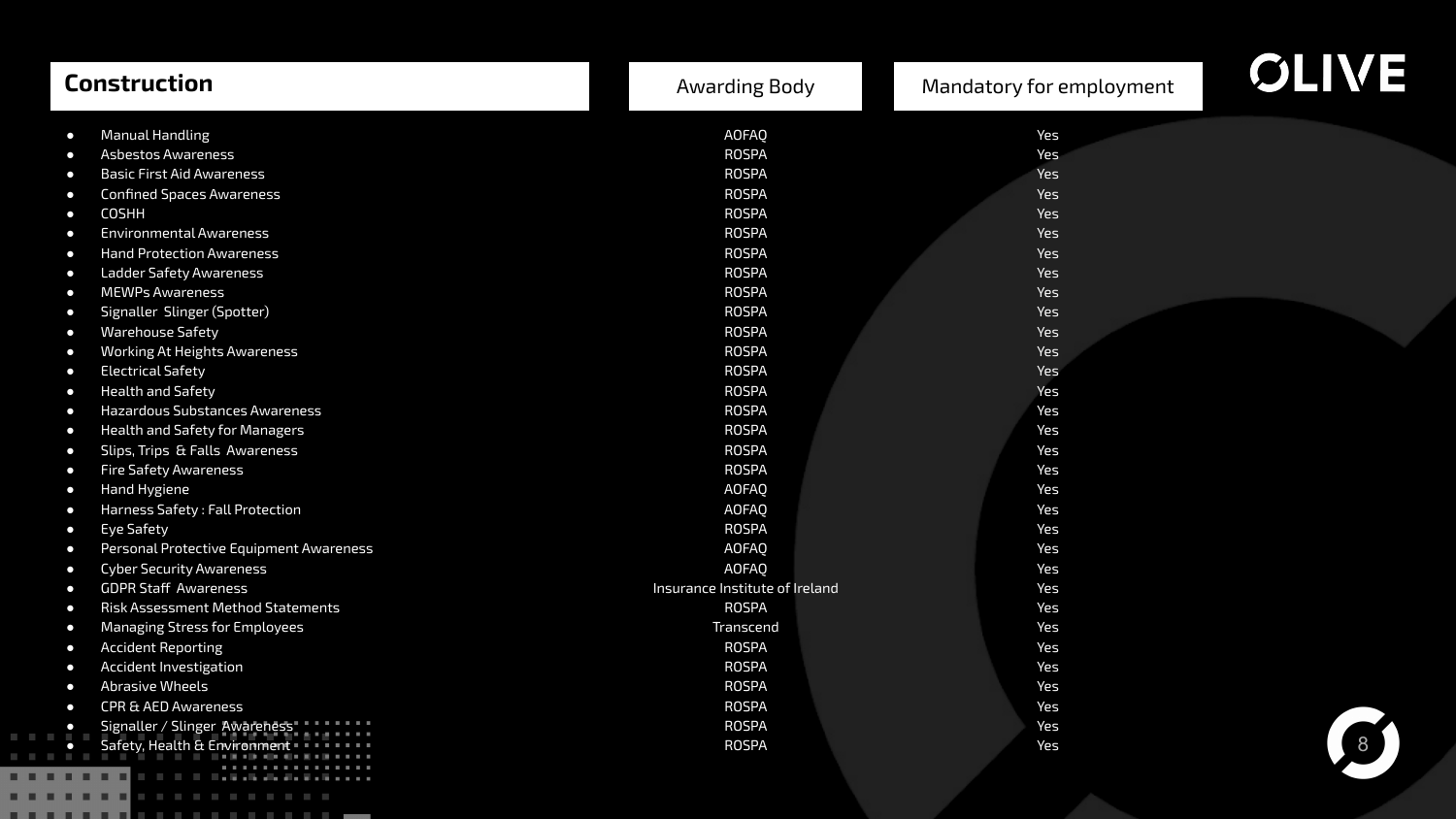| <b>Office</b>                                                                                                                                                                                                                                                                                                                                                                                                                                                                                                                                                                                                                                                                                                                                                   | Awarding Body                                                                                                                                                                                                                                            | Mandatory for employment                                                                                                          | <b>OLIVE</b> |
|-----------------------------------------------------------------------------------------------------------------------------------------------------------------------------------------------------------------------------------------------------------------------------------------------------------------------------------------------------------------------------------------------------------------------------------------------------------------------------------------------------------------------------------------------------------------------------------------------------------------------------------------------------------------------------------------------------------------------------------------------------------------|----------------------------------------------------------------------------------------------------------------------------------------------------------------------------------------------------------------------------------------------------------|-----------------------------------------------------------------------------------------------------------------------------------|--------------|
| <b>Autism Awareness</b><br>$\bullet$<br><b>Cyber Security Awareness At Home</b><br>$\bullet$<br><b>GDPR Staff Awareness</b><br>$\bullet$<br><b>Fire Safety</b><br>$\bullet$<br><b>VDU Workstation Ergonomics</b><br>$\bullet$<br><b>Mental Health Awareness</b><br>$\bullet$<br>Office Employee Induction<br>$\bullet$<br><b>Infection Control</b><br>$\bullet$<br><b>Manual Handling</b><br>$\bullet$<br>Change Management<br>$\bullet$<br><b>Business Writing</b><br>$\bullet$<br><b>Communication Skills</b><br>$\bullet$<br><b>Delegation Skills</b><br>$\bullet$<br>Dignity in the Workplace<br>$\bullet$<br>Computer ICT Health & Safety<br>$\bullet$<br><b>How to Conduct Effective Meetings</b><br>$\bullet$<br><b>Interviewing Skills</b><br>$\bullet$ | <b>ASIAM</b><br><b>AOFAQ</b><br>Insurance Institute of Ireland<br>ROSPA<br>ROSPA<br><b>AOFAQ</b><br><b>AOFAQ</b><br><b>NMBI</b><br><b>AOFAQ</b><br>AOFAQ<br>ABE<br><b>AOFAQ</b><br><b>AOFAQ</b><br><b>AOFAQ</b><br><b>AOFAO</b><br><b>AOFAO</b><br>AOFAO | Yes<br>Yes<br>Yes<br>Yes<br>Yes<br>Yes<br><b>Yes</b><br><b>Yes</b><br>Yes<br>Yes<br>Yes<br>Yes<br>Yes<br>Yes<br>Yes<br>Yes<br>Yes |              |
| Managing Stress for Employees<br>$\bullet$<br><b>Managing Under Pressure</b><br>$\bullet$<br>Managing Pregnancy in the Workplace<br>$\bullet$                                                                                                                                                                                                                                                                                                                                                                                                                                                                                                                                                                                                                   | Transcend<br><b>AOFAQ</b><br><b>AOFAQ</b>                                                                                                                                                                                                                | Yes<br>Yes<br>Yes                                                                                                                 |              |

|  |  |  |  |  |   |  |  | . |  |  |
|--|--|--|--|--|---|--|--|---|--|--|
|  |  |  |  |  |   |  |  |   |  |  |
|  |  |  |  |  |   |  |  | . |  |  |
|  |  |  |  |  |   |  |  |   |  |  |
|  |  |  |  |  |   |  |  | . |  |  |
|  |  |  |  |  |   |  |  |   |  |  |
|  |  |  |  |  |   |  |  |   |  |  |
|  |  |  |  |  | . |  |  |   |  |  |

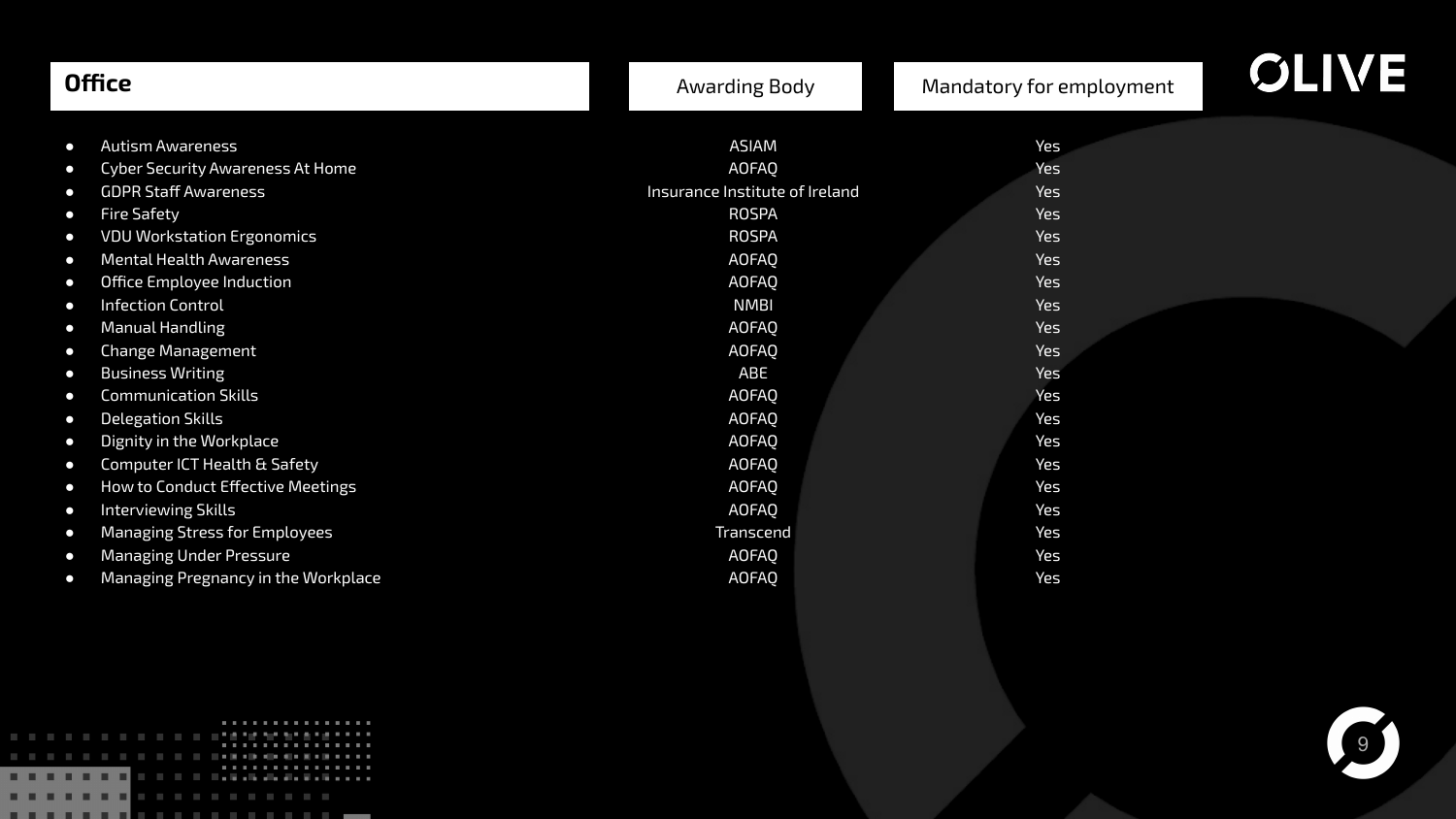| <b>Office</b>                                                                             | Awarding Body                | Mandatory for employment |  |
|-------------------------------------------------------------------------------------------|------------------------------|--------------------------|--|
| Time & Priority Management<br>$\bullet$<br><b>VDU Workstation Ergonomics</b><br>$\bullet$ | Transcend<br><b>ROSPA</b>    | Yes<br>Yes               |  |
| <b>VDU Workstation Ergonomics</b><br>$\bullet$<br>Anti-Bullying<br>$\bullet$              | <b>ROSPA</b><br><b>AOFAQ</b> | <b>Yes</b><br>Yes        |  |
| <b>Attendance Management</b><br>$\bullet$<br>Dignity in the Workplace<br>$\bullet$        | Transcend<br><b>AOFAQ</b>    | <b>Yes</b><br><b>Yes</b> |  |
| Influencing Skills<br>$\bullet$<br><b>LinkedIn for Business</b><br>$\bullet$              | <b>AOFAQ</b><br><b>AOFAQ</b> | <b>Yes</b><br><b>Yes</b> |  |
| Minute Taking for Meetings<br>$\bullet$<br><b>Report Writing</b><br>$\bullet$             | ABE<br>ABE                   | <b>Yes</b><br><b>Yes</b> |  |
| Cyber for the Home<br>$\bullet$<br><b>GDPR Executive Board Course</b><br>$\bullet$        | <b>AOFAQ</b><br><b>AOFAQ</b> | Yes<br>Yes               |  |
| <b>GDPR Marketing Course</b><br>$\bullet$<br><b>GDPR IT Course</b><br>$\bullet$           | <b>AOFAQ</b><br><b>AOFAQ</b> | Yes<br>Yes               |  |
| <b>GDPR HR Course</b><br>$\bullet$<br><b>Cyber for Business UK</b><br>$\bullet$           | AOFAQ<br><b>AOFAQ</b>        | Yes<br>Yes               |  |
| <b>Twitter for Business</b><br>$\bullet$<br><b>Project Management</b><br>$\bullet$        | AOFAQ<br>ABE                 | Yes<br>Yes               |  |

|  |  |  |  |  |   |  | . |  |  |  |  |
|--|--|--|--|--|---|--|---|--|--|--|--|
|  |  |  |  |  |   |  |   |  |  |  |  |
|  |  |  |  |  |   |  | . |  |  |  |  |
|  |  |  |  |  |   |  |   |  |  |  |  |
|  |  |  |  |  |   |  | . |  |  |  |  |
|  |  |  |  |  |   |  |   |  |  |  |  |
|  |  |  |  |  |   |  |   |  |  |  |  |
|  |  |  |  |  |   |  |   |  |  |  |  |
|  |  |  |  |  |   |  |   |  |  |  |  |
|  |  |  |  |  | . |  |   |  |  |  |  |

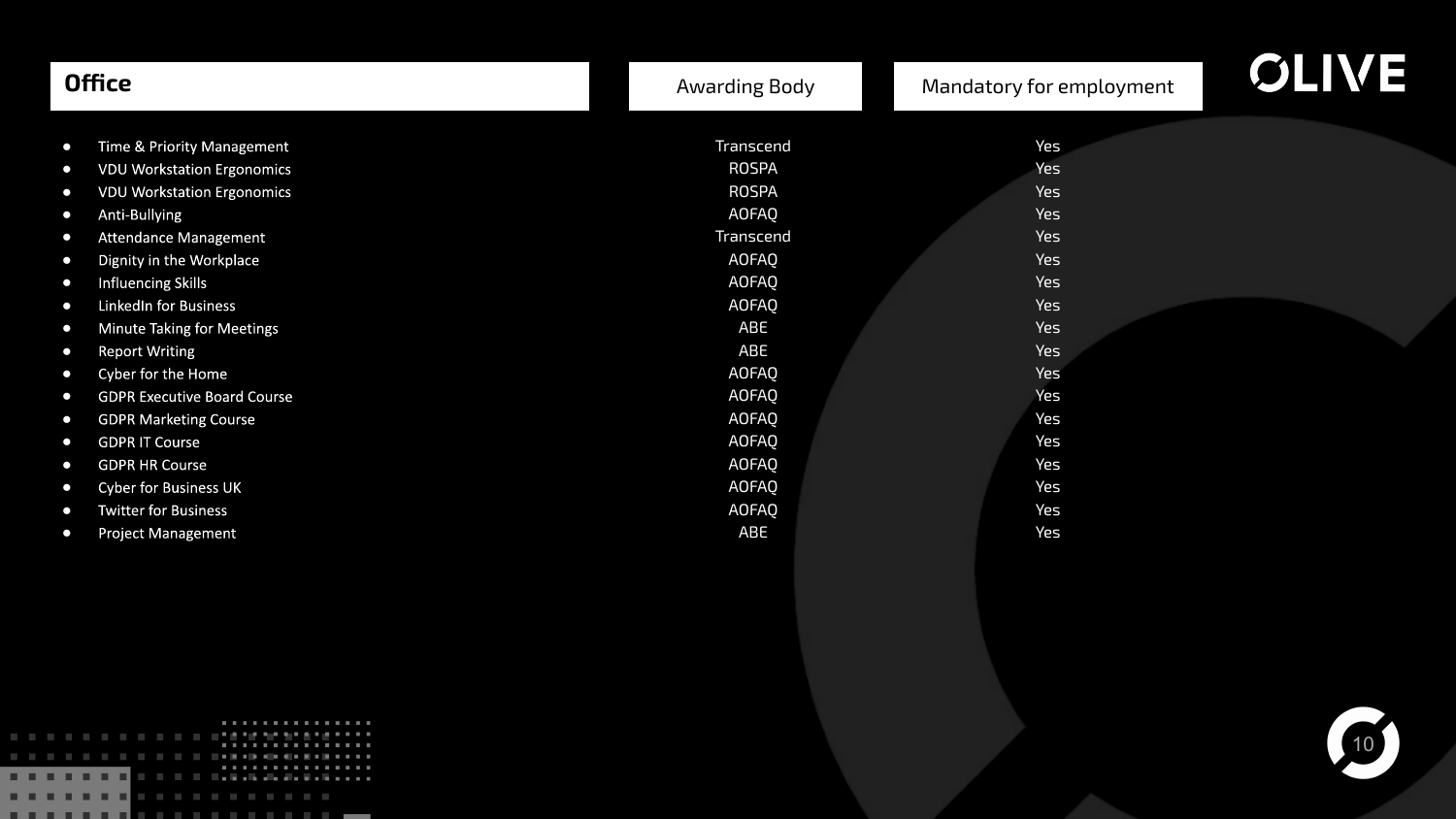

NOCN Course Lists By Sector

**© Copyright 2020 - Olive Group** 11

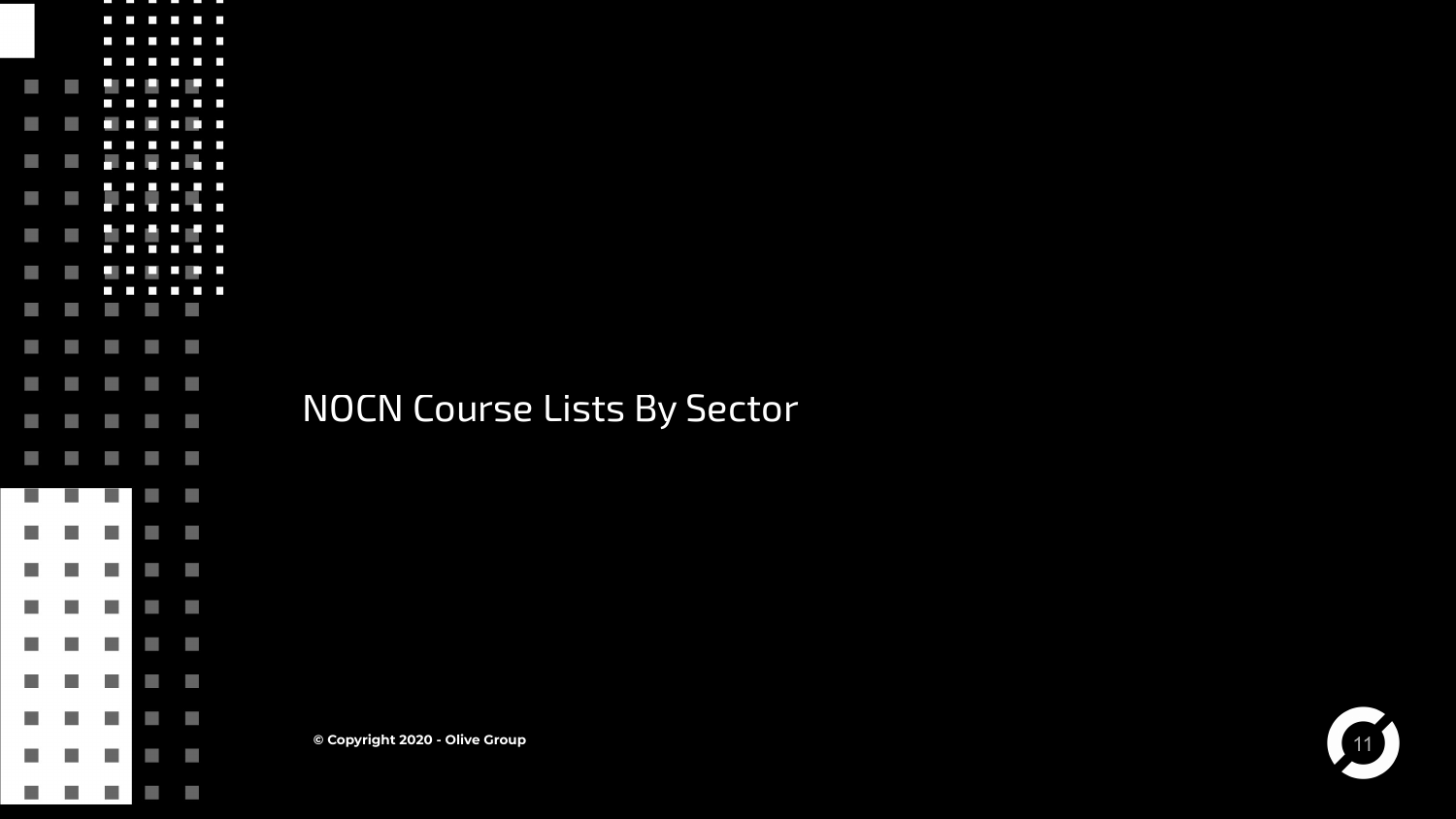### **Cyber/Data Protection**

- Data Protection UK (GDPR Staff Awareness)
- GDPR Staff Awareness (Insurance)
- GDPR Staff Awareness (Finance)
- GDPR Staff Awareness (Sports)
- 12 Steps to GDPR Compliance
- GDPR Executive Board Course
- GDPR Marketing Course
- GDPR IT Course
- GDPR HR Course
- GDPR Healthcare
- Cyber for Business UK
- Cyber for Business UK
- Cyber for the Home
- Cyber & GDPR Hospitality Staff Version
- Cyber & GDPR Hospitality Managers Version
- Cyber Security Training and Awareness (Business)
- Whistleblower
- Data Protection for the Health and Social Care Industry

### **Compliance & Cpd**

- Anti Bullying
- **Board Meeting and Presentation Skills**
- Influencing People Skills
- How to Conduct Effective Meetings
- Delegation Skills
- Change Management
- Report Writing
- Project Management
- Emotional Intelligence
- Selling Through Customer Service
- Negotiation Skills
- Workplace Attendance Management Skills
- Workplace Stress Management Skills
- Social Media Awareness
- Time and Priority Management
- Solution Selling
- Safeguarding, Prevention and British Values
- **Business Writing**
- Communication Skills
- Delegation Skills
- **Dignity in the Workplace**
- Computer ICT Health & Safety

|  |  |  |  |  |   | . |  |  |  |  |  |
|--|--|--|--|--|---|---|--|--|--|--|--|
|  |  |  |  |  |   |   |  |  |  |  |  |
|  |  |  |  |  |   | . |  |  |  |  |  |
|  |  |  |  |  |   |   |  |  |  |  |  |
|  |  |  |  |  |   | . |  |  |  |  |  |
|  |  |  |  |  |   |   |  |  |  |  |  |
|  |  |  |  |  |   |   |  |  |  |  |  |
|  |  |  |  |  | . |   |  |  |  |  |  |

### **OLIVE**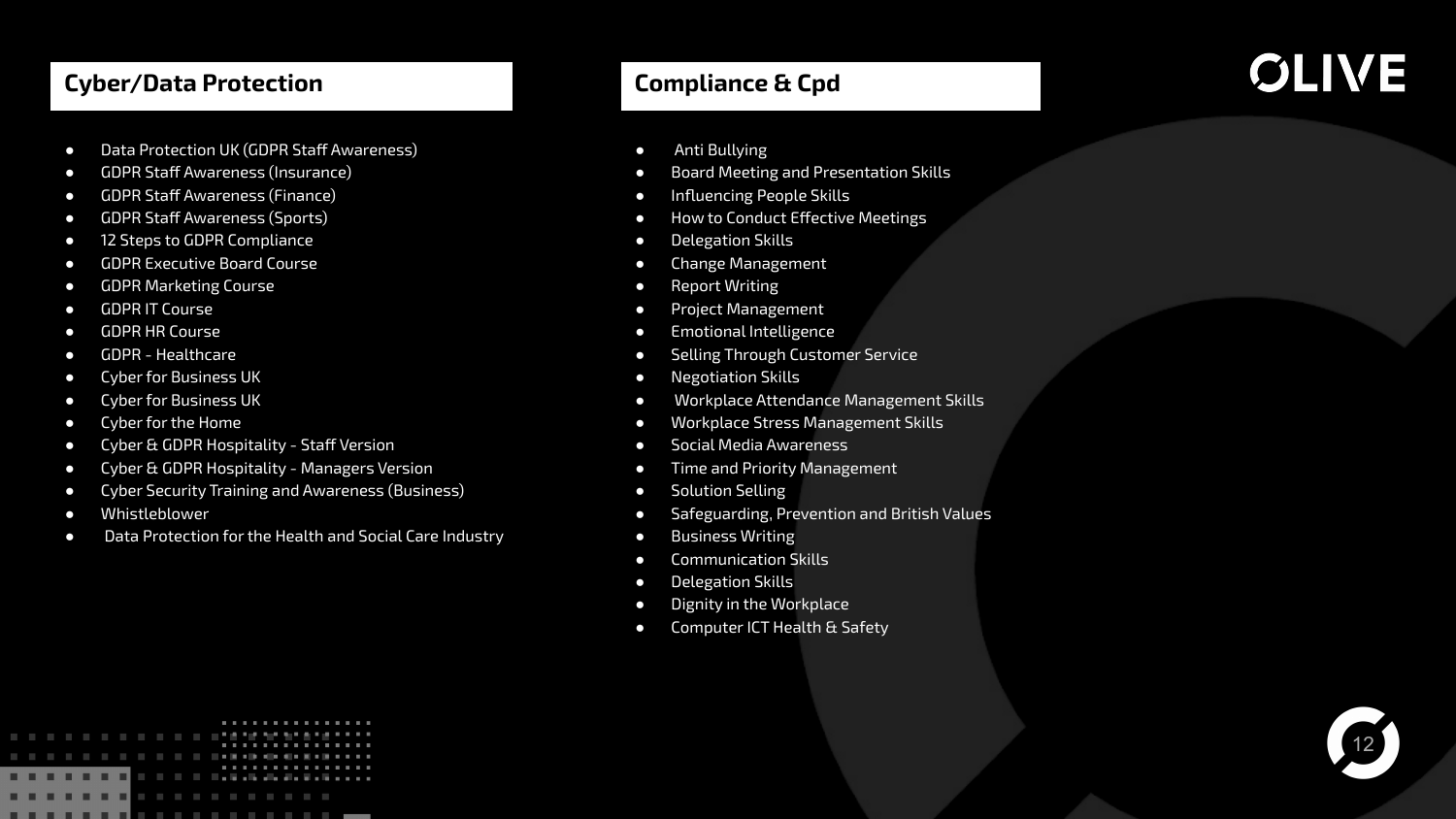#### **Health & Safety**

- Manual Handling
- Accident Reporting
- Accident Investigation
- Fire Safety
- Confined Space Hazards
- Control of Substance Hazardous to Health
- Hand Protection
- Working at Height
- Slips, Trips and Falls
- Environmental Awareness
- Asbestos Awareness
- Risk Assessment
- Abrasive Wheels
- Buried Services
- Eye Safety
- Fire Safety
- Electrical Safety
- Hand Protection
- Ladder Safety Awareness
- **•** Personal Protective Equipment
- Safety, Health & Environment
- Warehouse Safety
- Health and Safety for Managers
- Abrasive Wheels

|   |  |  |  |  |  | . |  |  |  |  |  |
|---|--|--|--|--|--|---|--|--|--|--|--|
|   |  |  |  |  |  |   |  |  |  |  |  |
|   |  |  |  |  |  | . |  |  |  |  |  |
|   |  |  |  |  |  |   |  |  |  |  |  |
|   |  |  |  |  |  | . |  |  |  |  |  |
|   |  |  |  |  |  |   |  |  |  |  |  |
|   |  |  |  |  |  |   |  |  |  |  |  |
|   |  |  |  |  |  |   |  |  |  |  |  |
| . |  |  |  |  |  |   |  |  |  |  |  |

### **Healthcare**

- First Aid
- CPR and AED Awareness
- Dementia Care
- Communication in Dementia Care
- Knowing the person with Dementia
- Understanding and Managing Delirium
- Understanding and Managing Distressed Behaviors that are Challenging
- Palliative Care
- Medication and the Resident with Dementia
- Nutrition and Feeding in Care Homes
- Infection Control
- Safeguarding Against Abuse

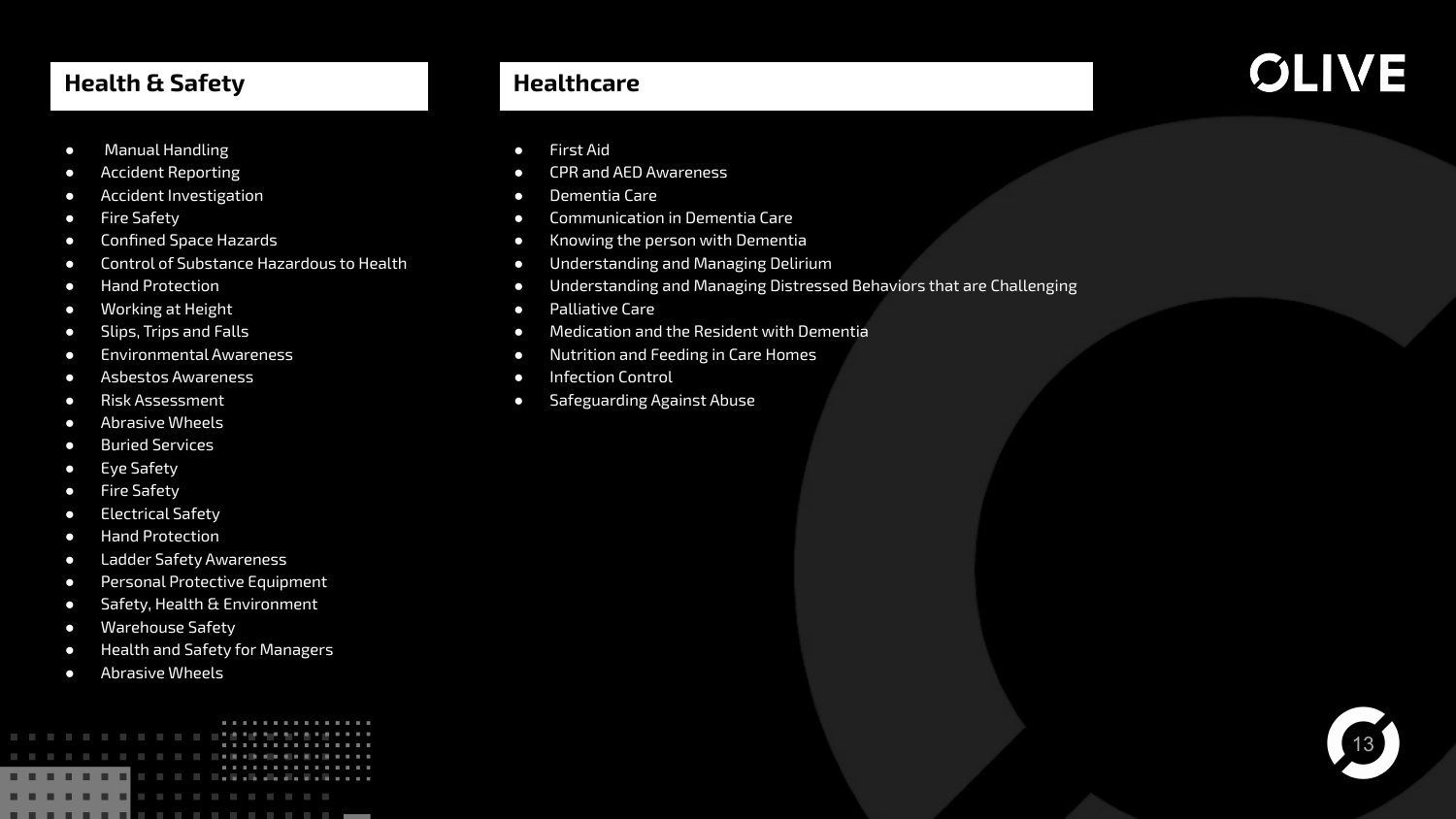### **Hospitality**

- Responsible Service of Alcohol
- HACCP Food Safety Levels 1 & 2
- HACCP Food Safety L3
- Food Allergies

### **Food Manufacturing**

### **Food Passport**

- Food Safety, Hazards, Contamination & HACCP
- Personal Hygiene and Cleaning
- Food Pests, Infestation & Pest Controls
- Health & Safety, Safety Signs and PPE
- Manual Handling of Loads and Knife Skills & Safety

### **Mental Health**

### **Food Passport**

- Art of Listening
- Core Qualities of Skilled Listener
- Listening
- The Five Pillars of a Caregiving Experience
- The role of culture
- Self Esteem
- Loss
- Crisis Intervention
- Self Care

### **OLIVE**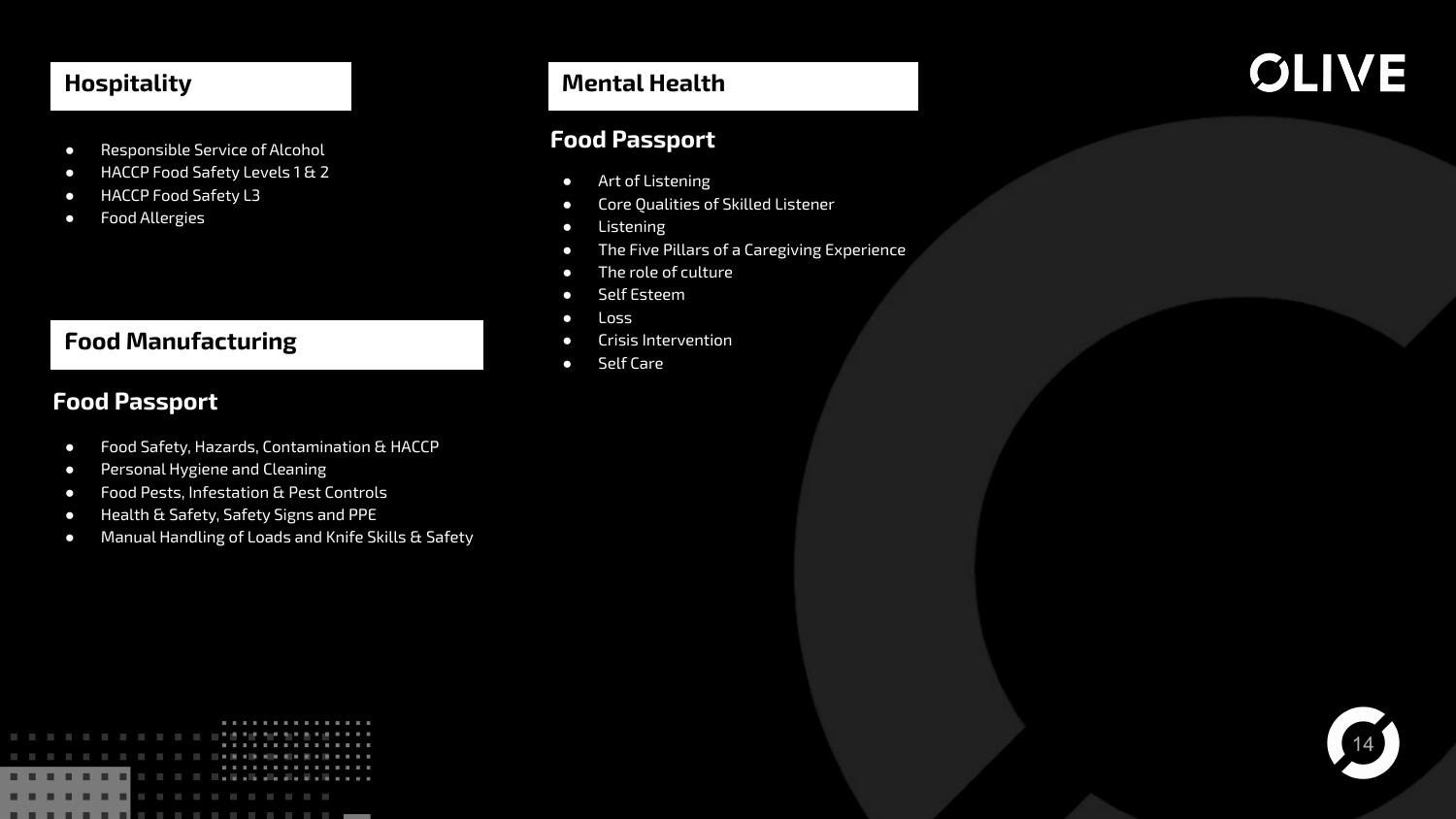#### **Environmental**

- Environmental Awareness
- Safety Health and Environment

### **Covid - 19**

- COVID-19 Back to Work Induction
- COVID-19 Workplace Compliance Officer
- COVID-19 Induction (Construction)
- COVID-19 Compliance Officer (Construction)

### **Finance**

- SM&CR Insurance)
- Anti Money Laundering Insurance
- Anti-Bribery & Corruption

### **Security**

● Armed Robbery Awareness

### **Manufacturing**

● Laboratory Safety

|  |  |  |  |  |  |  | . |  |  |  |  |  |
|--|--|--|--|--|--|--|---|--|--|--|--|--|
|  |  |  |  |  |  |  |   |  |  |  |  |  |
|  |  |  |  |  |  |  | . |  |  |  |  |  |
|  |  |  |  |  |  |  |   |  |  |  |  |  |
|  |  |  |  |  |  |  | . |  |  |  |  |  |
|  |  |  |  |  |  |  |   |  |  |  |  |  |
|  |  |  |  |  |  |  |   |  |  |  |  |  |
|  |  |  |  |  |  |  |   |  |  |  |  |  |
|  |  |  |  |  |  |  |   |  |  |  |  |  |

### **OLIVE**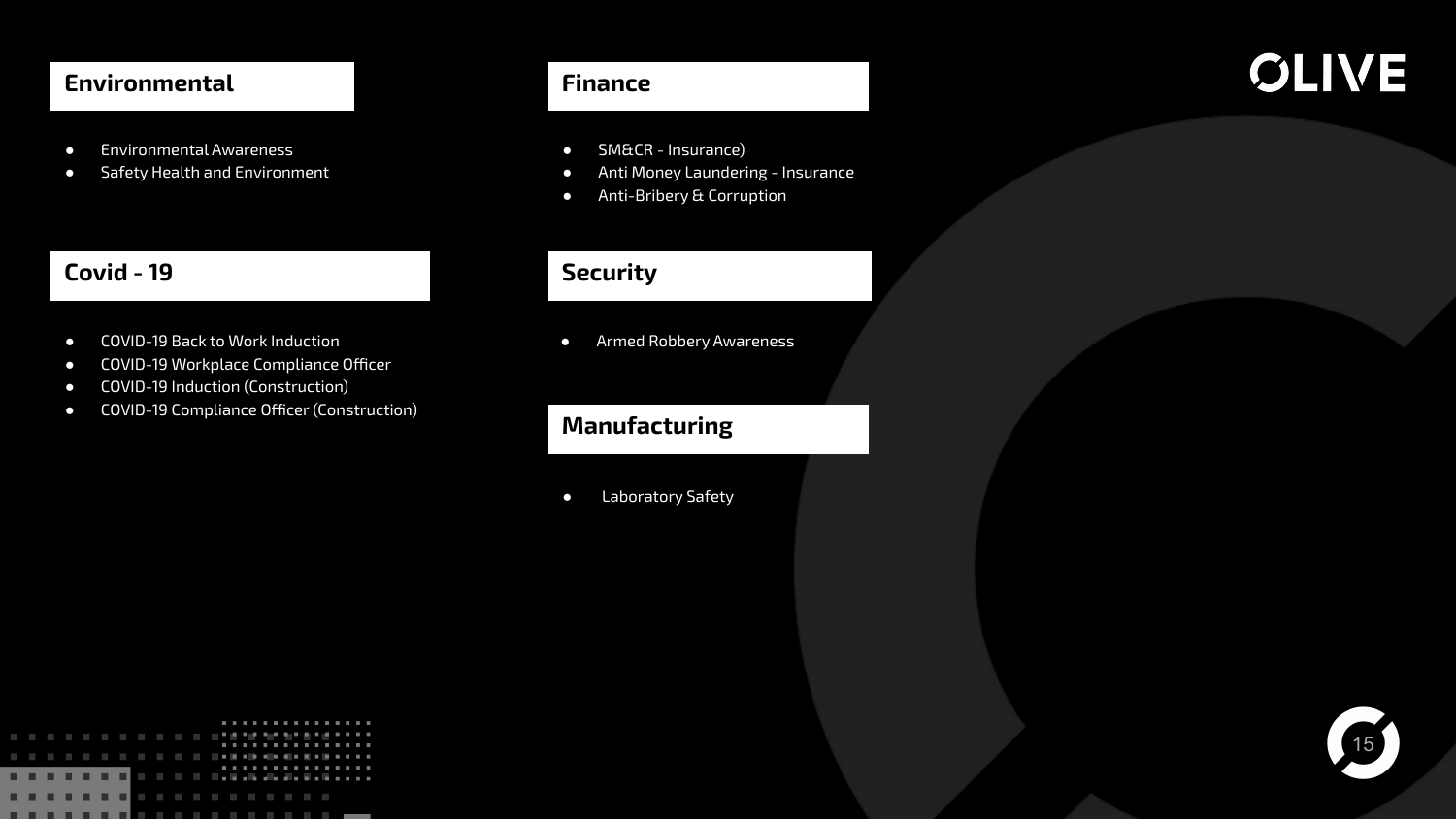### **Sales, Marketing And Procurement**

### **Customer Service**

- Induction to Customer Service
- Understanding your Organization and Knowing your Customers
- Meeting Regulations and Legislations
- Communication and Interpersonal Skills
- Roles and Responsibilities
- Product and Service Knowledge, Customer-focused Experience and Right First time
- Developing Self and being open to Feedback
- Systems and Resources
- Dealing with Customer Conflict, Challenges and Influencing People
- Team Work

### **Hr Support**

- Understanding the structure of the business / organisation
- HR Legislation and Policy
- HR Function
- HR Systems and Processes
- Service Delivery within HR
- Communication and Problem Solving Skills
- Process improvement
- Management of information within HR

|  |  |  |  |  |   | . |  |  |  |  |  |
|--|--|--|--|--|---|---|--|--|--|--|--|
|  |  |  |  |  |   | . |  |  |  |  |  |
|  |  |  |  |  |   | . |  |  |  |  |  |
|  |  |  |  |  | . |   |  |  |  |  |  |
|  |  |  |  |  |   |   |  |  |  |  |  |

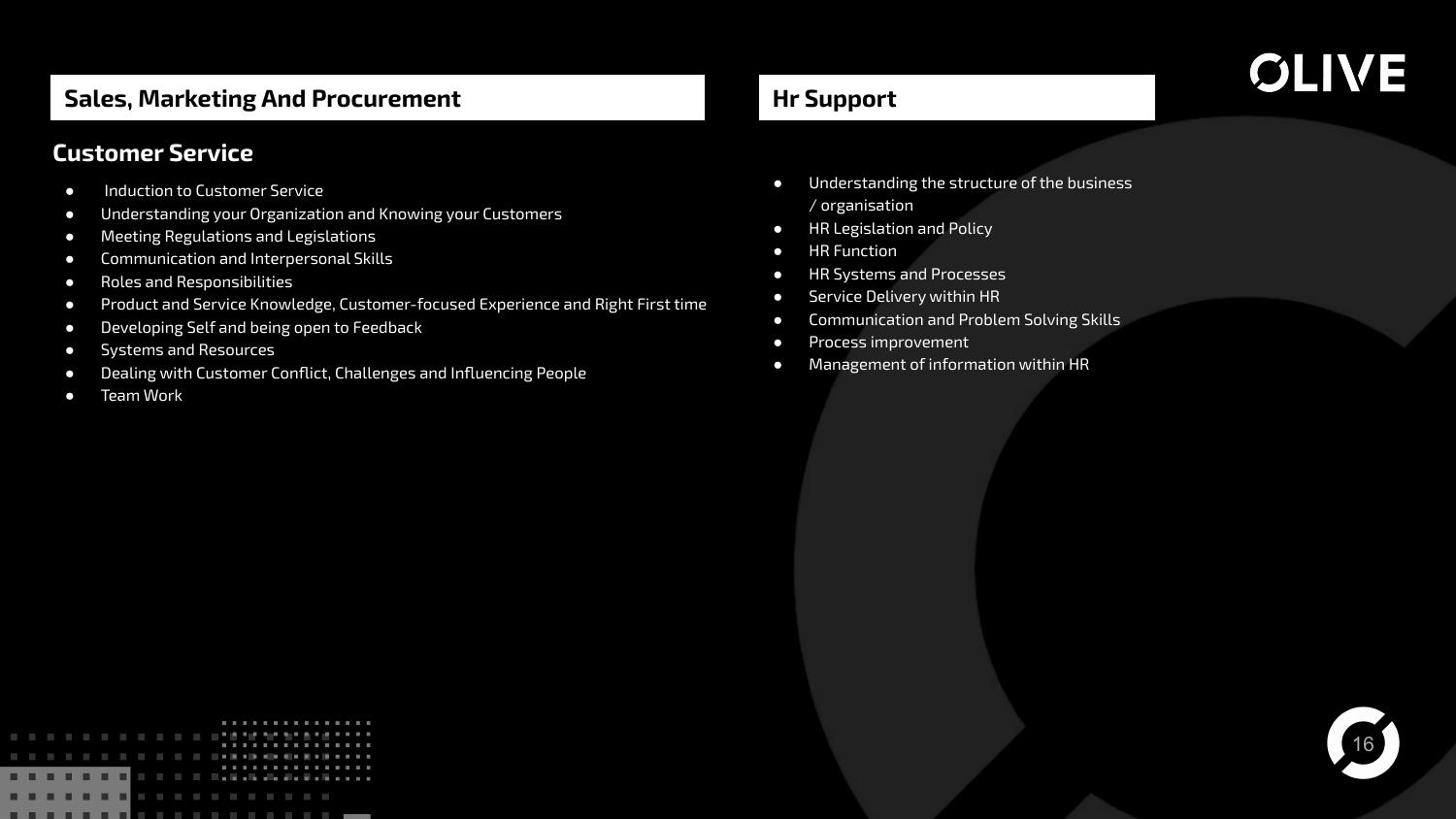### **Operations Departmental Manager**

- The Induction to Operational Manager
- Self awareness
- Self management
- Communication
- Building relationships
- Decision making
- Leading people
- Managing people
- Operational management
- Project management
- Finance

### **Business And Admin**

- Business Administrator Introduction
- Report creation and making recommendations
- Decision making and problem solving
- Building and maintaining positive relationships
- Supporting your team, meetings and logistics
- Leading people
- Project life-cycle and management
- Understanding organisational purpose
- Policies, Processes and Relevant Regulations
- Understanding the applicability of business principles

|   |  |  |  |  |  |  | . |  |  |  |  |
|---|--|--|--|--|--|--|---|--|--|--|--|
|   |  |  |  |  |  |  |   |  |  |  |  |
|   |  |  |  |  |  |  | . |  |  |  |  |
|   |  |  |  |  |  |  |   |  |  |  |  |
|   |  |  |  |  |  |  | . |  |  |  |  |
|   |  |  |  |  |  |  |   |  |  |  |  |
|   |  |  |  |  |  |  |   |  |  |  |  |
| . |  |  |  |  |  |  |   |  |  |  |  |
|   |  |  |  |  |  |  |   |  |  |  |  |

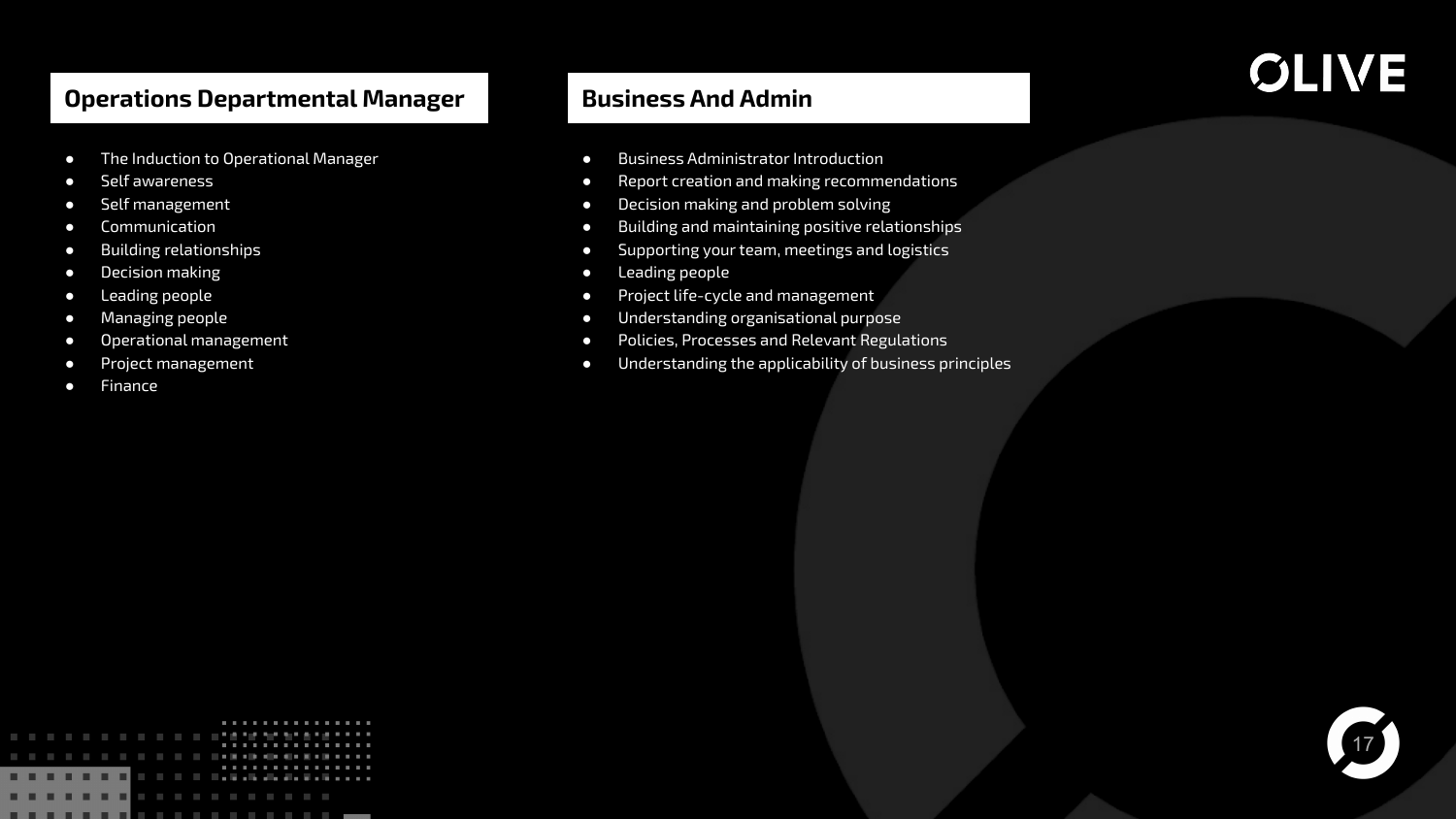### **Recruitment, Hr And Resource Management**

## **OLIVE**

### **Recruitment Resources Courses**

- Introduction to Recruitment Resource
- **B** The Role of Recruitment Resource
- Compliance Legal, Regulatory and Ethical Requirements when Recruiting
- Client Relationship Management Systems and Data Protection
- Business Development Sales Techniques and Processes
- Consultancy Identifying Client Needs and the Resourcing Plan
- Candidate Sourcing Using Research in the Recruitment Process
- Candidate Management: Researching the Candidate
- Candidate Sourcing The Selection Process
- Candidate Management Building and Maintaining Relationships with Candidates
- Customer Service

|  |  |  |   |  |  | . |  |  |  |  |  |
|--|--|--|---|--|--|---|--|--|--|--|--|
|  |  |  |   |  |  | . |  |  |  |  |  |
|  |  |  |   |  |  | . |  |  |  |  |  |
|  |  |  |   |  |  |   |  |  |  |  |  |
|  |  |  | . |  |  |   |  |  |  |  |  |
|  |  |  |   |  |  |   |  |  |  |  |  |

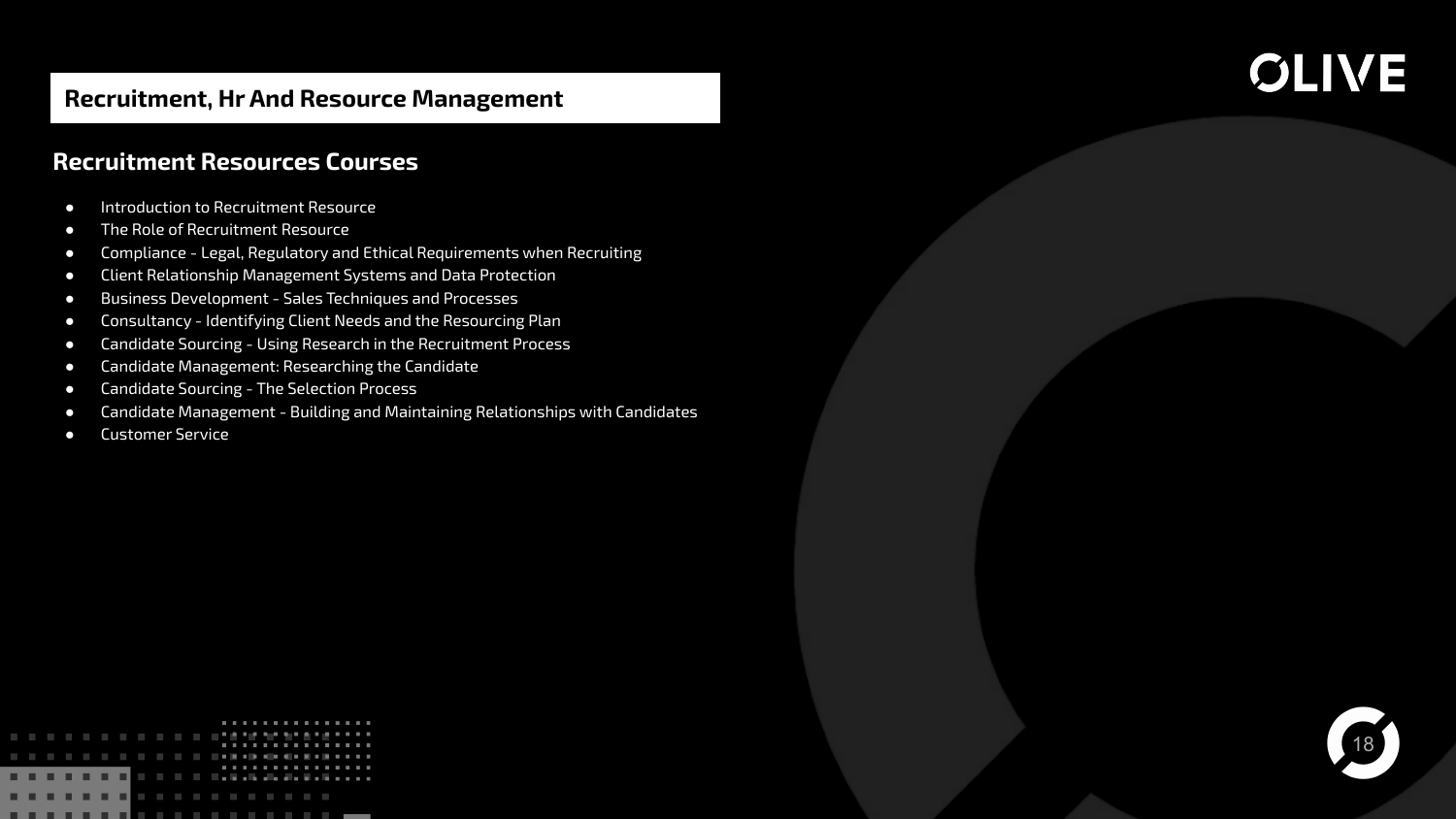### **Recruitment, Research And Admin**

### **Recruitment Consultant**

- Introduction to Recruitment Consultant
- The Recruitment Industry
- The Roles and Responsibilities of a Recruitment Consultant
- Legal, Regulatory and Ethical Requirements when Recruiting
- Market Research and Analysing Competitor Activity
- The Recruitment Sales Cycle and Techniques
- Benefits of Productive Working Relationship
- Financial Awareness
- Client Recruiting Requirements and Attracting Candidates
- Purposes and Benefits of Recruitment Networks
- Candidate Assessment

### **Large Goods Vehicle**

### **OLIVE**

### **Large Goods (LGV) Driver**

- Structure of the Industry
- Awareness of Role
- Protection of the Driver
- Drivers First Aid
- Safe Use of Equipment
- Building Relationships
- Drivers Hours
- Preparation of a vehicle
- Planning of Delivery
- Safe Loading
- Safe and Efficient Driving
- Returned Goods
- Using Technology

|  |  |  |   |  |  | . |  |  |  |  |  |
|--|--|--|---|--|--|---|--|--|--|--|--|
|  |  |  |   |  |  |   |  |  |  |  |  |
|  |  |  |   |  |  | . |  |  |  |  |  |
|  |  |  |   |  |  |   |  |  |  |  |  |
|  |  |  |   |  |  | . |  |  |  |  |  |
|  |  |  |   |  |  |   |  |  |  |  |  |
|  |  |  | . |  |  |   |  |  |  |  |  |
|  |  |  |   |  |  |   |  |  |  |  |  |

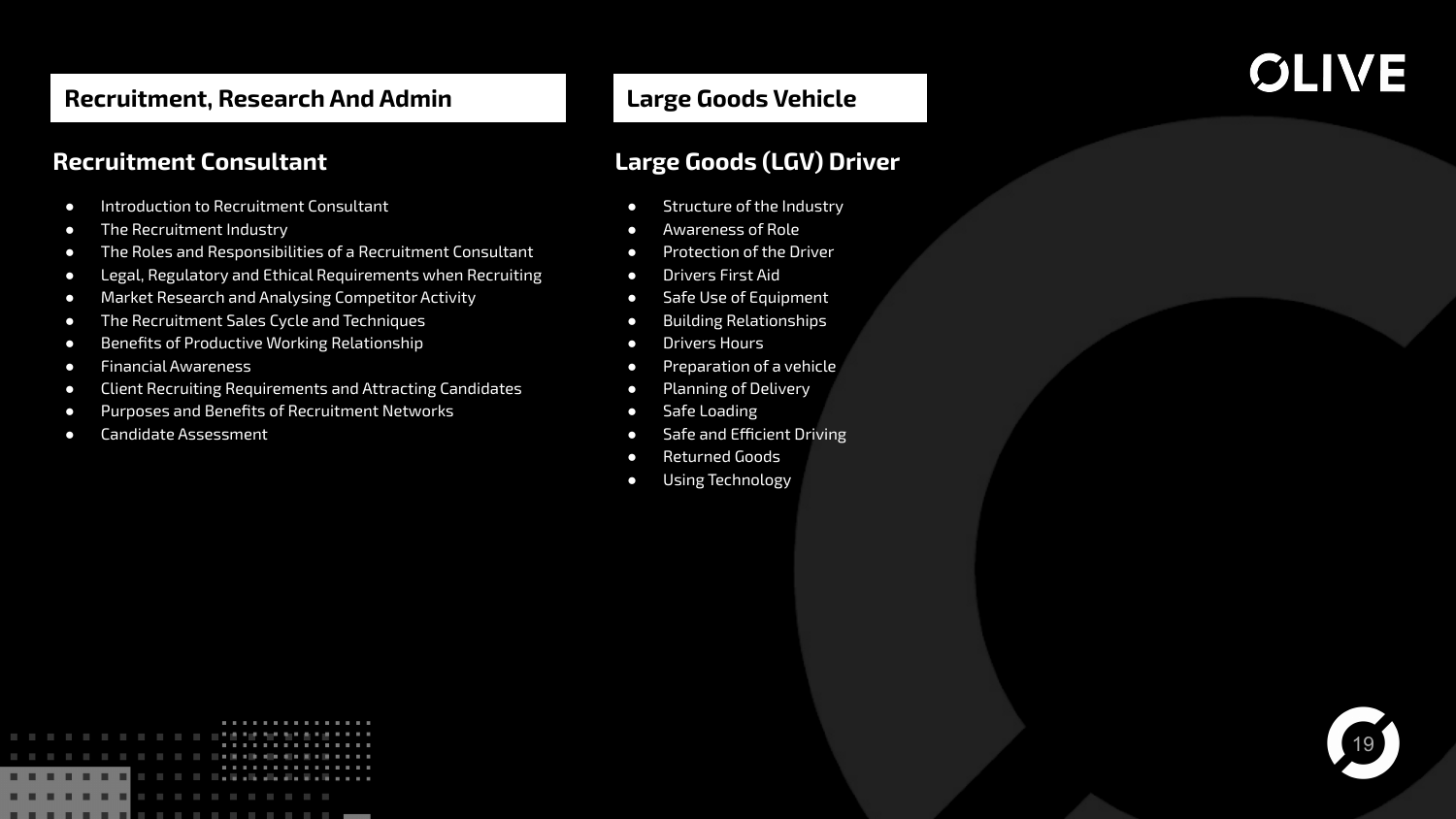### **Events Assistant**

### **Supply Chain Warehouse Operative**

- Communication and Importance of Feedback
- Communication Skills & Strategy
- Building Relationships and Interpersonal Skills
- Prioritise and Time Management Techniques
- Decision Making & Problem Solving
- Managing and Leading People
- Operations Management
- Project Management
- Planning and Organisation
- Case Study on Golf Day
- Awareness of Sector and own Role
- Health & Safety.
- Safe use of equipment and machinery
- Managing Waste and use packing material effectively
- Using IT systems and processes within the Warehouse Environment
- Legislation and Regulation within the supply chain industry
- Handling Stock, Stock Management
- Building & Working Relationships in Sector
- Customer expectations and organizational performance
- Effect of role on health and maintaining fitness

|  |  |  |  |  |  | . |  |  |  |  |  |
|--|--|--|--|--|--|---|--|--|--|--|--|
|  |  |  |  |  |  |   |  |  |  |  |  |
|  |  |  |  |  |  | . |  |  |  |  |  |
|  |  |  |  |  |  |   |  |  |  |  |  |
|  |  |  |  |  |  | . |  |  |  |  |  |
|  |  |  |  |  |  |   |  |  |  |  |  |
|  |  |  |  |  |  |   |  |  |  |  |  |
|  |  |  |  |  |  |   |  |  |  |  |  |
|  |  |  |  |  |  |   |  |  |  |  |  |

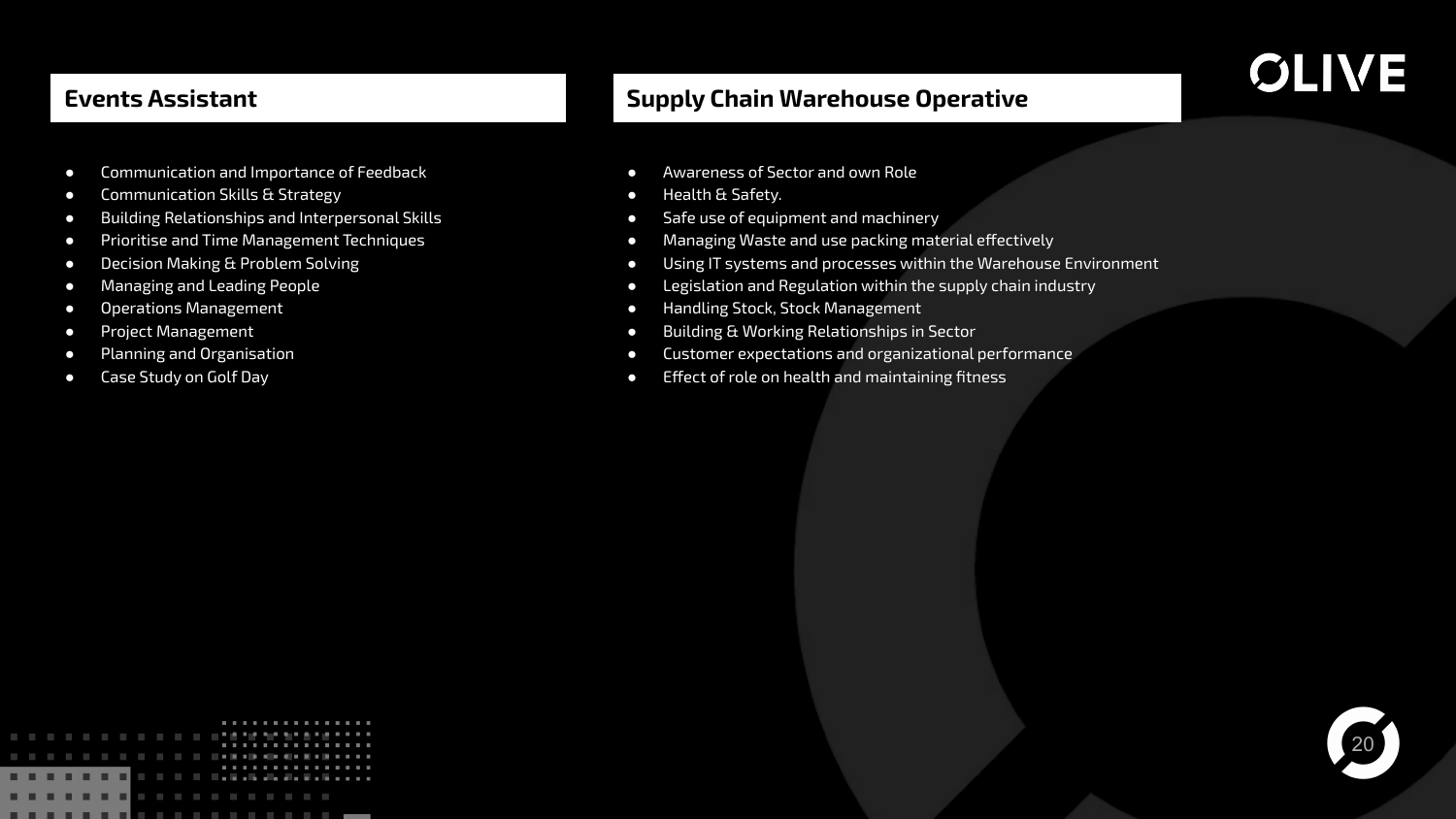

MC2 Courses

**© Copyright 2020 - Olive Group** 21

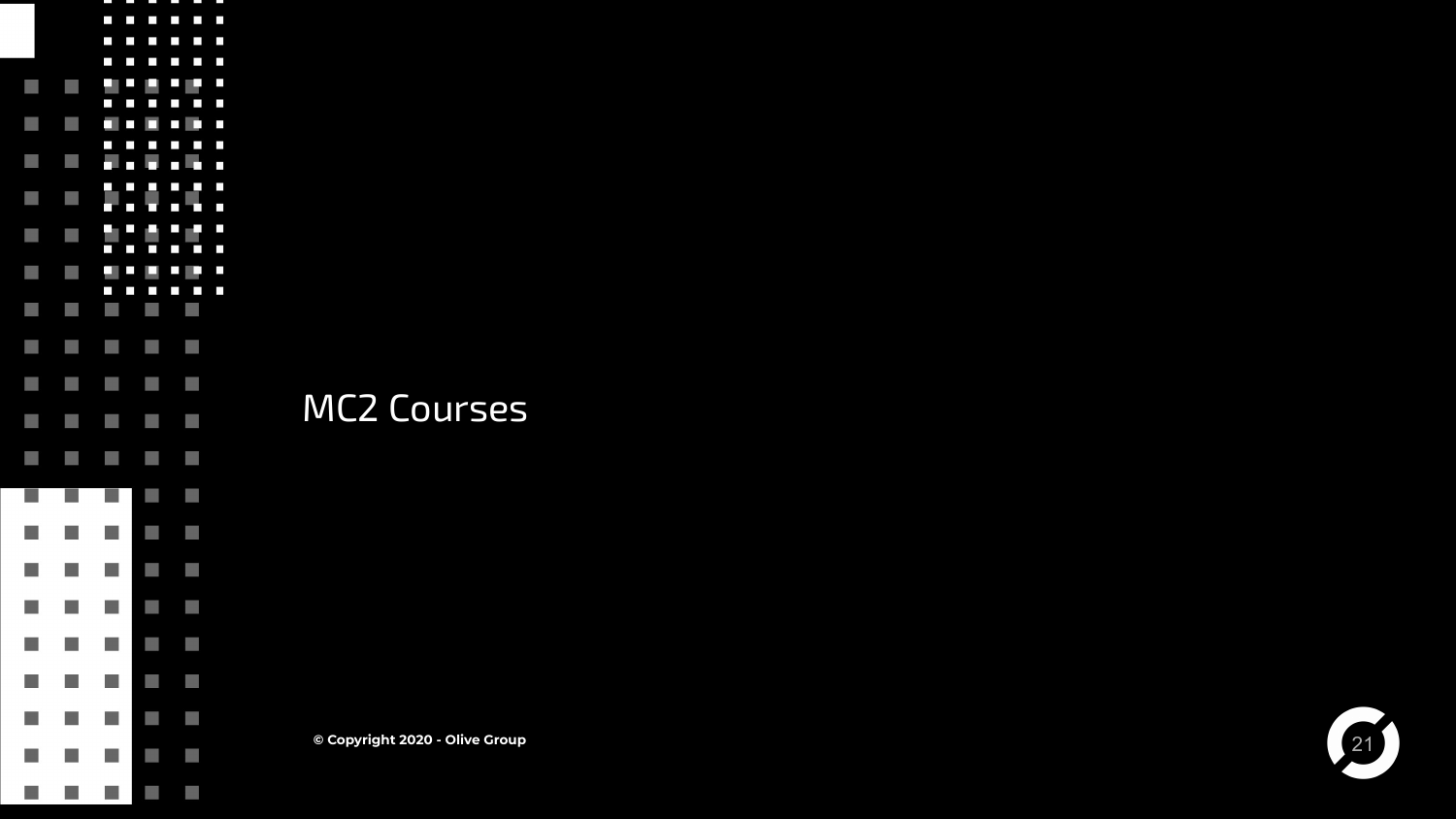### **Business And Administration**

- Board Meeting and Presentation Skills
- Business Administrator Building and maintaining positive relationships
- Business Administrator Decision making and
- problem solving
- Business Administrator Project life-cycle and
- management
- Business Administrator Report creation and making recommendations
- Business Administrator Understanding the applicability of business principles
- Business Writing
- Change Management
- Communication Skills
- Customer Service Management Ireland
- Customer Service Practitioner Self development
- **Customer Service Practitioner Teamwork and** knowledge sharing
- Cyber Security Awareness for Business
- Dignity in the Workplace
- Discipline
- Emotional Intelligence
- Ethics in Business
- GDPR HR Professionals UK
- How to Conduct Effective Meetings
- Individual Development Planning
- Influencing People Skills
- Interviewing Skills
- Manager to Leader Introduction
- Manager to Leader Understanding time management
- Manager to Leader Communication techniques and application
- Manager to Leader Building relationships
- Manager to Leader Strategic decision making
- Delegation Skills
- Data Protection Awareness UK
- Stress Management for Employees
- VDU Workstation Ergonomics Ireland
- COVID-19 Compliance Officer UK
- COVID-19 Back to Work Induction UK
- Manager to Leader Leading people and leadership styles
- Manager to Leader Managing people
- Manager to Leader Operational management
- Manager to Leader Project
	- management
- Manager to Leader Business finance
- Managing Under Pressure
- Minute Taking
- Negotiation Skills
- Project Management
- Report Writing
- Selling Through Customer Service
- Solution Selling
- **•** Time and Priority Management
- VDU Workstation Ergonomics
- Attendance Management Skills
- COVID-19 Compliance Officer Ireland
- COVID-19 Back to Work Induction Ireland



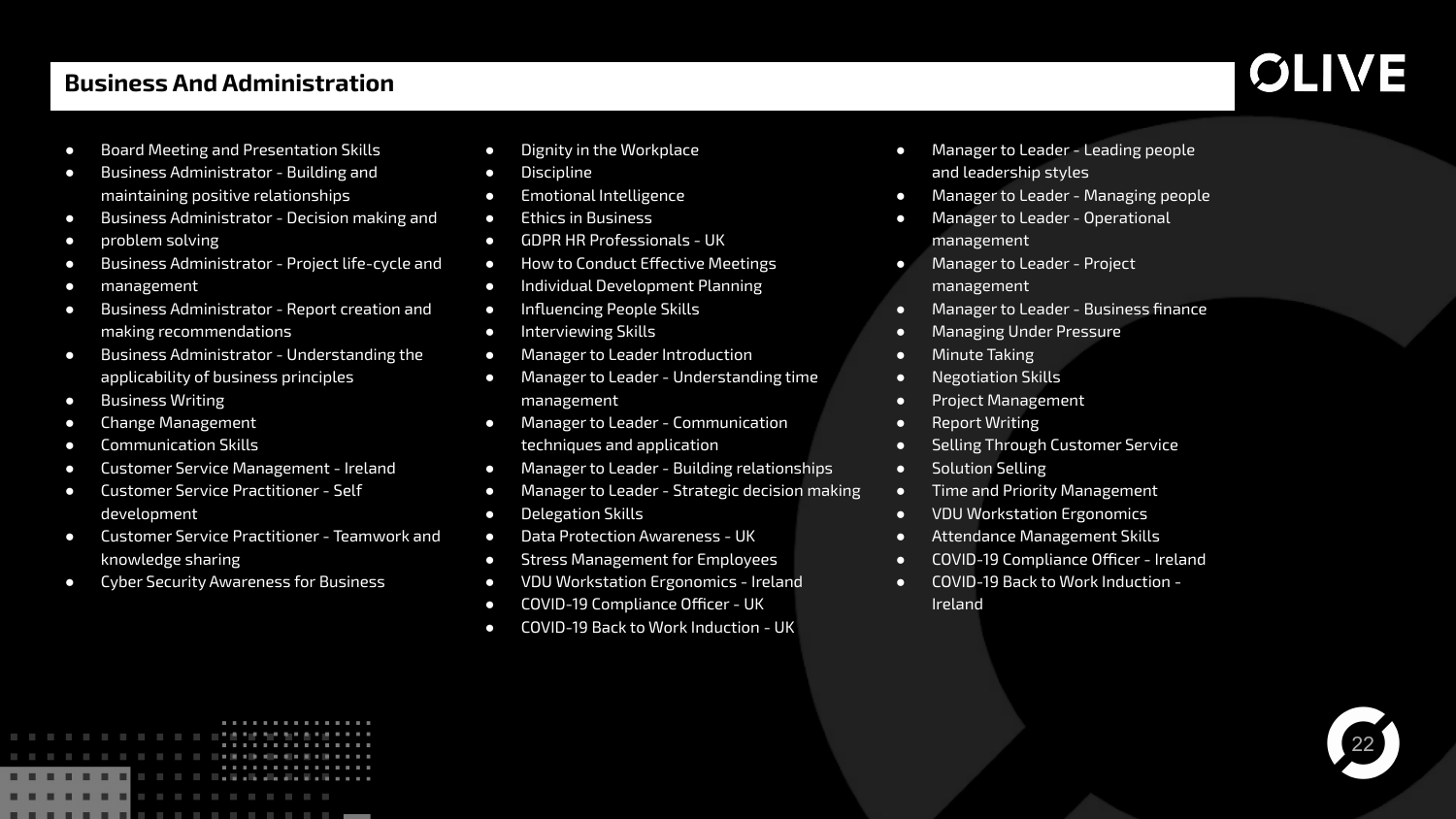### **Care Services, Education And Childcare**

- Communication in Dementia Care
- Knowing the person with Dementia
- Understanding and Managing Delirium
- Understanding and Managing Distressed Behaviour that are Challenging
- Anti Bullying in the Workplace
- Armed Robbery Awareness Ireland
- Business Administrator Decision making and problem solving
- Club Running and Safeguarding Children in Sport
- Communication Skills
- CPR and AED Awareness
- Customer Service Practitioner Communication and interpersonal skills
- Customer Service Practitioner Dealing with customer conflicts and influencing people
- Discipline
- Time and Priority Management
- Emotional Intelligence
- Environmental Awareness ROSPA
- First Aid ROSPA
- First Aid for Sports Events
- Food Allergies ROSPA
- Health and Safety Induction for Childcare
- workers Ireland
- How to Conduct Effective Meetings
- Influencing People Skills
- Manager to Leader Managing people
- Managing Under Pressure
- Social Media Awareness
- Stress Management for Employees
- Dignity in the Workplace
- Delegation Skills
- Being There- Art of Listening
- Being There Core Qualities of Skilled Listener
- Being There Listening
- Being There The Five Pillars of a Caregiving
- Experience
- Being There The role of culture
- Being There Self Esteem
- Being There Loss
- Being There Crisis Intervention
- Being There Self Care
- COVID-19 Back to Work Induction Ireland
- COVID-19 Compliance Officer Ireland
- COVID-19 Compliance Officer UK
- COVID-19 Back to Work Induction UK
- Armed Robbery Awareness
- Infection Control

|  |  |  |  |  |   | . |  |  |  |  |  |  |
|--|--|--|--|--|---|---|--|--|--|--|--|--|
|  |  |  |  |  |   |   |  |  |  |  |  |  |
|  |  |  |  |  |   | . |  |  |  |  |  |  |
|  |  |  |  |  |   |   |  |  |  |  |  |  |
|  |  |  |  |  |   |   |  |  |  |  |  |  |
|  |  |  |  |  |   | . |  |  |  |  |  |  |
|  |  |  |  |  |   |   |  |  |  |  |  |  |
|  |  |  |  |  | . |   |  |  |  |  |  |  |
|  |  |  |  |  |   |   |  |  |  |  |  |  |

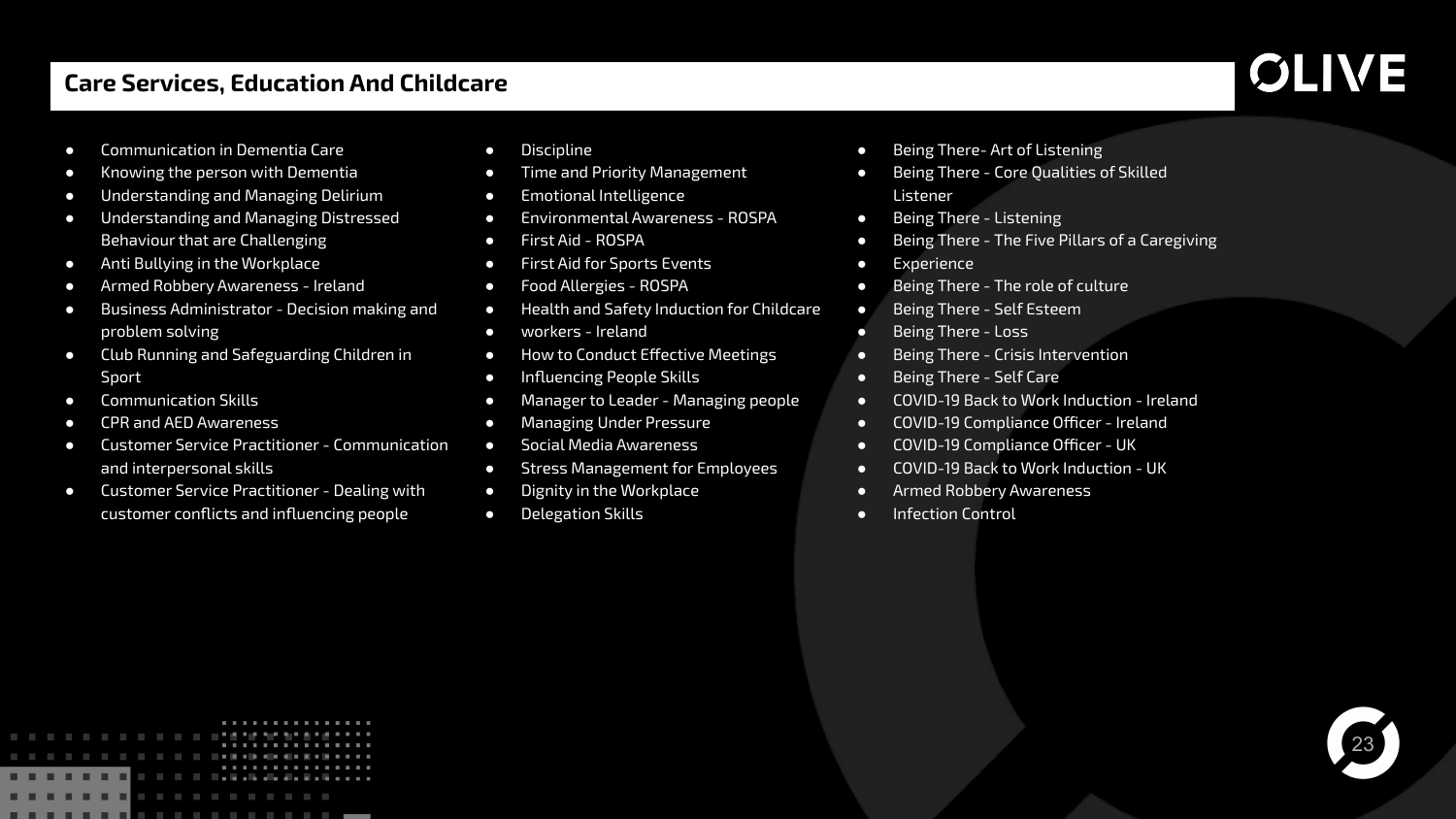### **Catering And Hospitality**

- Manual Handling
- Food Allergies ROSPA
- Health and Safety for Managers ROSPA
- HACCP Food Safety L2
- HACCP Food Safety Level 3
- Customer Service Management Ireland
- Dublin Barista School Barista Level 1 Ireland
- Dublin Barista School Barista Level 2 Ireland
- Environmental Waste Management Ireland
- Responsible Service of Alcohol
- Personal Trainer Nutrition and Health
- Guidelines
- Fire Safety ROSPA
- Accident Reporting ROSPA
- Communication Skills
- Preventing Slips Trips and Falls
- CPR and AED Awareness
- Customer Service Practitioner Product and
- service knowledge
- HACCP Food Safety Level 1 Ireland
- Essential Bar Training
- Essential Catering
- Essential Customer Service
- Essential Health and Safety
- Essential Hospitality
- Award in Responsible Alcohol Retailing Level 1 Licensing - UK
- T in the Park Licensing Training
- Scottish Certificate for Licensed Premises Staff Part 1
- Scottish Certificate for Licensed Premises Staff Part 2
- Scottish Certificate for Licensed Premises Staff Part 3
- **Scottish Certificate for Personal Licence**
- Holders Part 1
- Scottish Certificate for Personal Licence
- Holders Part 2
- Scottish Certificate for Personal Licence
- Holders Part 3
- Cyber Security and Data Protection in the
- Hospitality Industry Frontline Employees - UK
- Cyber Security and Data Protection in the
- Hospitality Industry Managers UK
- Manual Handling Ireland

|  |  |  |  |  |            | . |  |  |  |  |  |
|--|--|--|--|--|------------|---|--|--|--|--|--|
|  |  |  |  |  |            |   |  |  |  |  |  |
|  |  |  |  |  |            | . |  |  |  |  |  |
|  |  |  |  |  |            |   |  |  |  |  |  |
|  |  |  |  |  |            | . |  |  |  |  |  |
|  |  |  |  |  |            |   |  |  |  |  |  |
|  |  |  |  |  | . <b>.</b> |   |  |  |  |  |  |
|  |  |  |  |  |            |   |  |  |  |  |  |

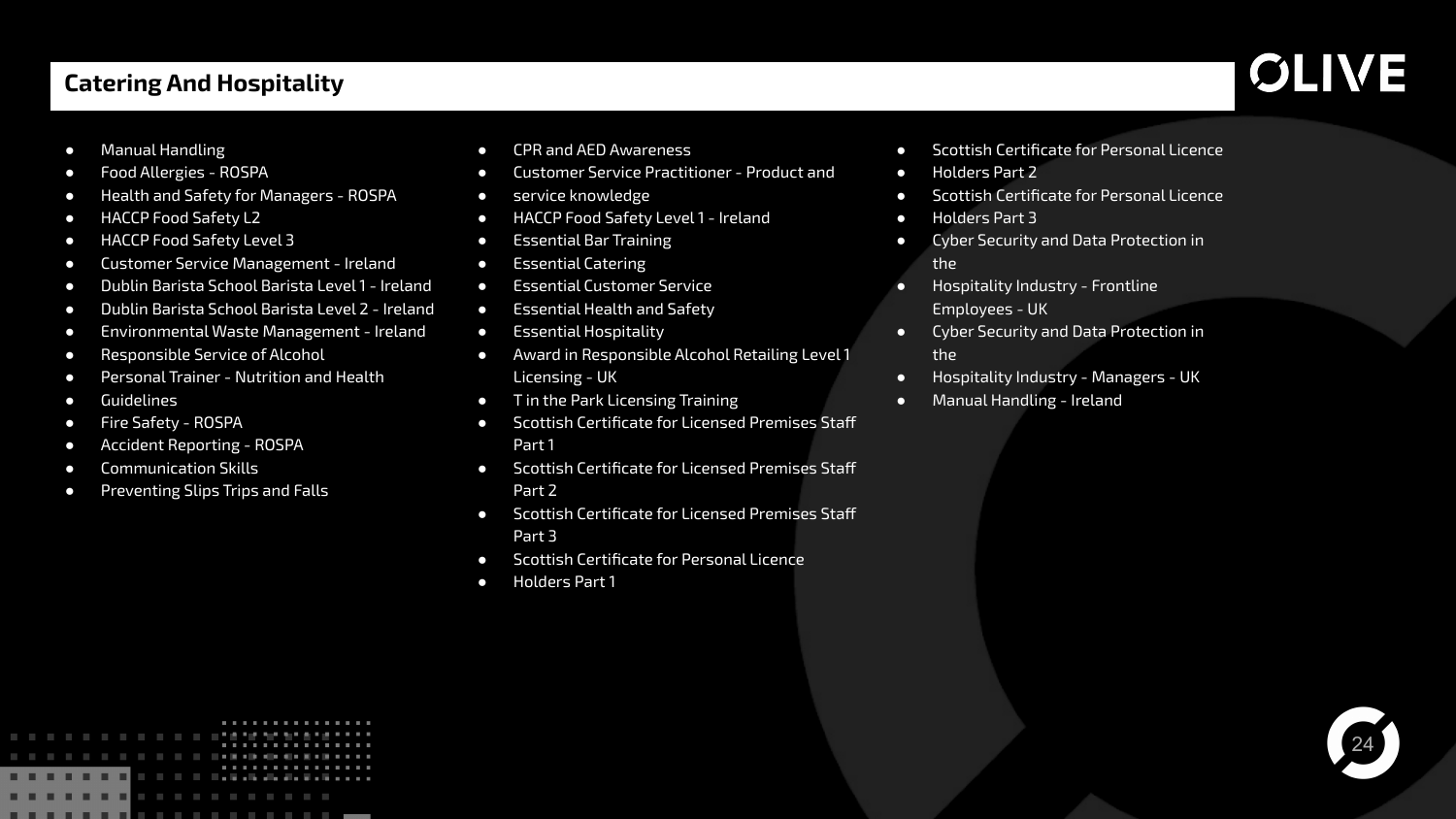#### **Construction**

- Delegation Skills
- Report Writing
- Emotional Intelligence
- Negotiation Skills
- Stress Management for Employees
- Time and Priority Management
- Fire Safety Ireland ROSPA
- Preventing Slips Trips and Falls
- PPE for Construction
- Manual Handling
- Managing Under Pressure
- First Aid ROSPA
- Fire Safety ROSPA
- Dignity in the Workplace
- Control of Substance Hazardous to Health ROSPA
- Accident Reporting ROSPA
- Accident Investigation
- Confined Space Hazards
- Hand Protection ROSPA
- Working at Height
- Asbestos Awareness
- Safety Health and Environment ROSPA
- Eye Safety ROSPA
- Electrical Safety ROSPA
- Abrasive Wheels
- Buried Services ROSPA
- MEWPS Ireland ROSPA
- Project Supervisor for the Construction Stage - Ireland
- Safe Chemical Handling
- COVID-19 Compliance Officer Construction- Ireland
- COVID-19 Induction Construction Ireland
- COVID-19 Induction Construction UK
- COVID-19 Compliance Officer Construction UK
- Risk Assessment and Method Statements UK
- Health and Safety for Managers UK ROSPA
- Signaller/Slinger Awareness Ireland ROSPA
- Ladder Safety Awareness UK ROSPA
- Construction Design and Management CDM -Regulation 2015 - UK
- Project Supervisor Design Process PSDP
- Environmental Awareness ROSPA
- Environmental Health- Ireland
- Environmental Waste Management Ireland
- Manual Handling Ireland

|  |  |  |  |  |   | . |  |  |  |  |  |  |
|--|--|--|--|--|---|---|--|--|--|--|--|--|
|  |  |  |  |  |   |   |  |  |  |  |  |  |
|  |  |  |  |  |   |   |  |  |  |  |  |  |
|  |  |  |  |  |   | . |  |  |  |  |  |  |
|  |  |  |  |  |   |   |  |  |  |  |  |  |
|  |  |  |  |  |   | . |  |  |  |  |  |  |
|  |  |  |  |  |   |   |  |  |  |  |  |  |
|  |  |  |  |  |   |   |  |  |  |  |  |  |
|  |  |  |  |  | . |   |  |  |  |  |  |  |
|  |  |  |  |  |   |   |  |  |  |  |  |  |
|  |  |  |  |  |   |   |  |  |  |  |  |  |

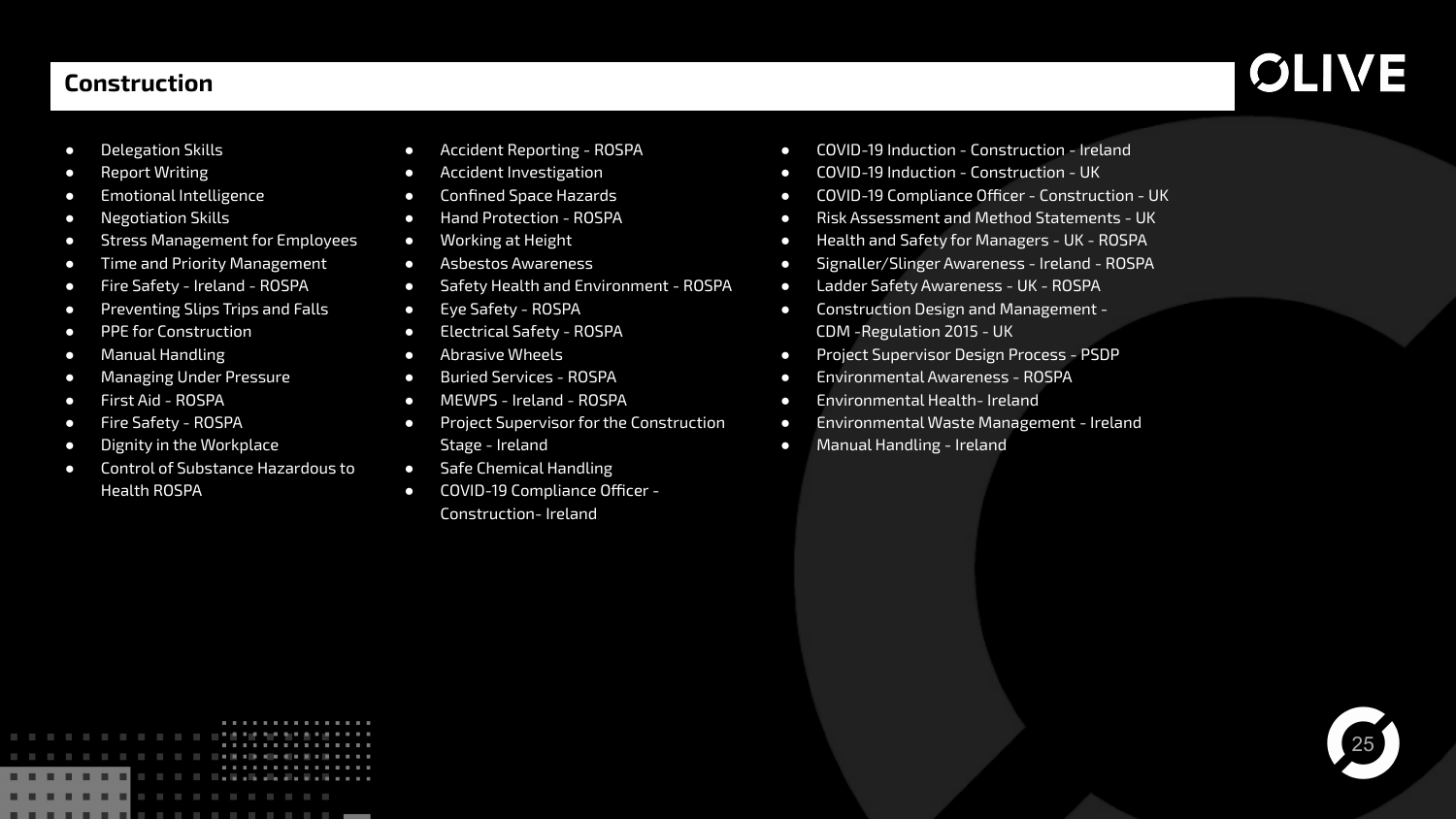### **Creative Design And Digital**

### **OLIVE**

- Armed Robbery Awareness
- Business Administrator Building and maintaining positive relationships
- Business Administrator Report creation and making recommendations
- Communication Skills
- Computer ICT Health and Safety Ireland
- Customer Service Management Ireland
- Customer Service Practitioner Dealing with customer conflicts and influencing people
- Customer Service Practitioner Product and service knowledge
- Customer Service Practitioner Roles and responsibilities
- Customer Service Practitioner Teamwork and knowledge sharing
- Cyber Security and Data Protection in the Hospitality Industry - Managers - UK
- Cyber Security and Data Protection in the Hospitality Industry - Frontline Employees - UK
- Cyber Security Awareness for Business
- Cyber Security Awareness at Home
- Data Protection Awareness UK
- Eye Safety ROSPA
- GDPR Information Technology UK
- Data Protection for Marketing Professionals -UK
- LinkedIn for Business International
- Manager to Leader Operational management
- Manager to Leader Project management
- Manager to Leader Strategic decision making
- Selling Through Customer Service
- Social Media Awareness
- Time and Priority Management
- VDU Workstation Ergonomics
- Customer Service Practitioner Product and service knowledge
- COVID-19 Compliance Officer Ireland
- COVID-19 Back to Work Induction Ireland
- COVID-19 Compliance Officer UK
- COVID-19 Back to Work Induction UK
- Introduction to BIM UK
- Armed Robbery Awareness Ireland
- VDU Workstation Ergonomics Ireland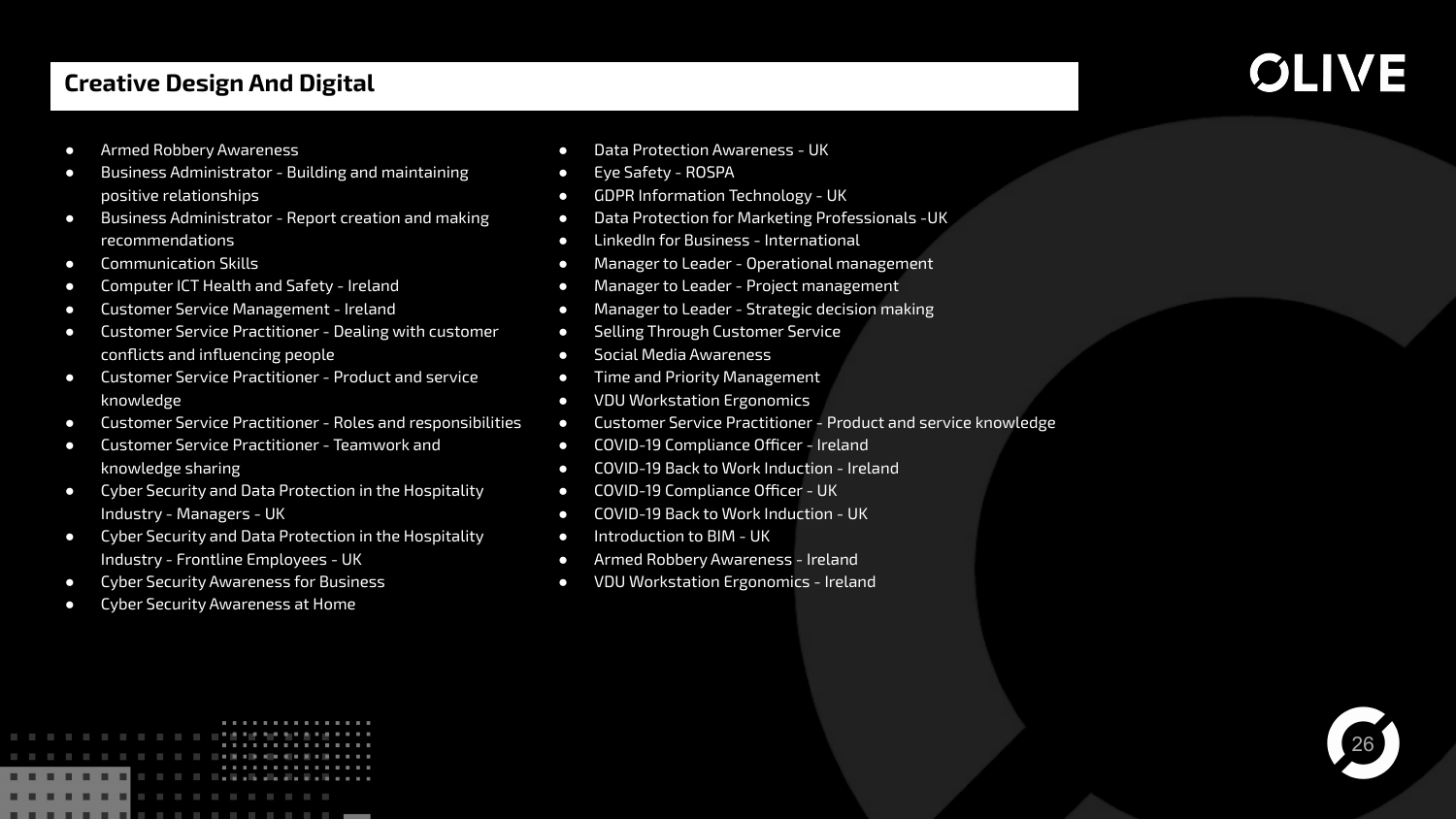### **Engineering And Manufacturing**

- Accident Investigation
- Accident Reporting ROSPA
- Anti Bullying in the Workplace
- Communication Skills
- COVID-19 Back to Work Induction Ireland
- COVID-19 Back to Work Induction UK
- COVID-19 Compliance Officer Ireland
- COVID-19 Compliance Officer UK
- Data Protection Awareness UK
- Dignity in the Workplace
- Discipline
- Eye Safety ROSPA
- Food Allergies ROSPA
- HACCP Food Safety Levels 1 Ireland
- HACCP Food Safety L2
- HACCP Food Safety Level 3
- Hand Protection UK ROSPA
- Infection Control
- Laboratory Safety International ROSPA
- Managing Pregnancy in the Workplace International - ROSPA
- Manual Handling Ireland
- Manual Handling
- Preventing Slips Trips and Falls
- Safety Health and Environment ROSPA
- Warehouse Safety ROSPA
- Warehouse Safety ROSPA

|  |          |  |  |               |  |  |  |  | . |  |  |  |  |  |
|--|----------|--|--|---------------|--|--|--|--|---|--|--|--|--|--|
|  |          |  |  |               |  |  |  |  |   |  |  |  |  |  |
|  |          |  |  |               |  |  |  |  |   |  |  |  |  |  |
|  |          |  |  |               |  |  |  |  | . |  |  |  |  |  |
|  |          |  |  |               |  |  |  |  |   |  |  |  |  |  |
|  |          |  |  |               |  |  |  |  | . |  |  |  |  |  |
|  |          |  |  |               |  |  |  |  |   |  |  |  |  |  |
|  |          |  |  |               |  |  |  |  |   |  |  |  |  |  |
|  |          |  |  | .             |  |  |  |  |   |  |  |  |  |  |
|  |          |  |  |               |  |  |  |  |   |  |  |  |  |  |
|  | -------- |  |  | _____________ |  |  |  |  |   |  |  |  |  |  |

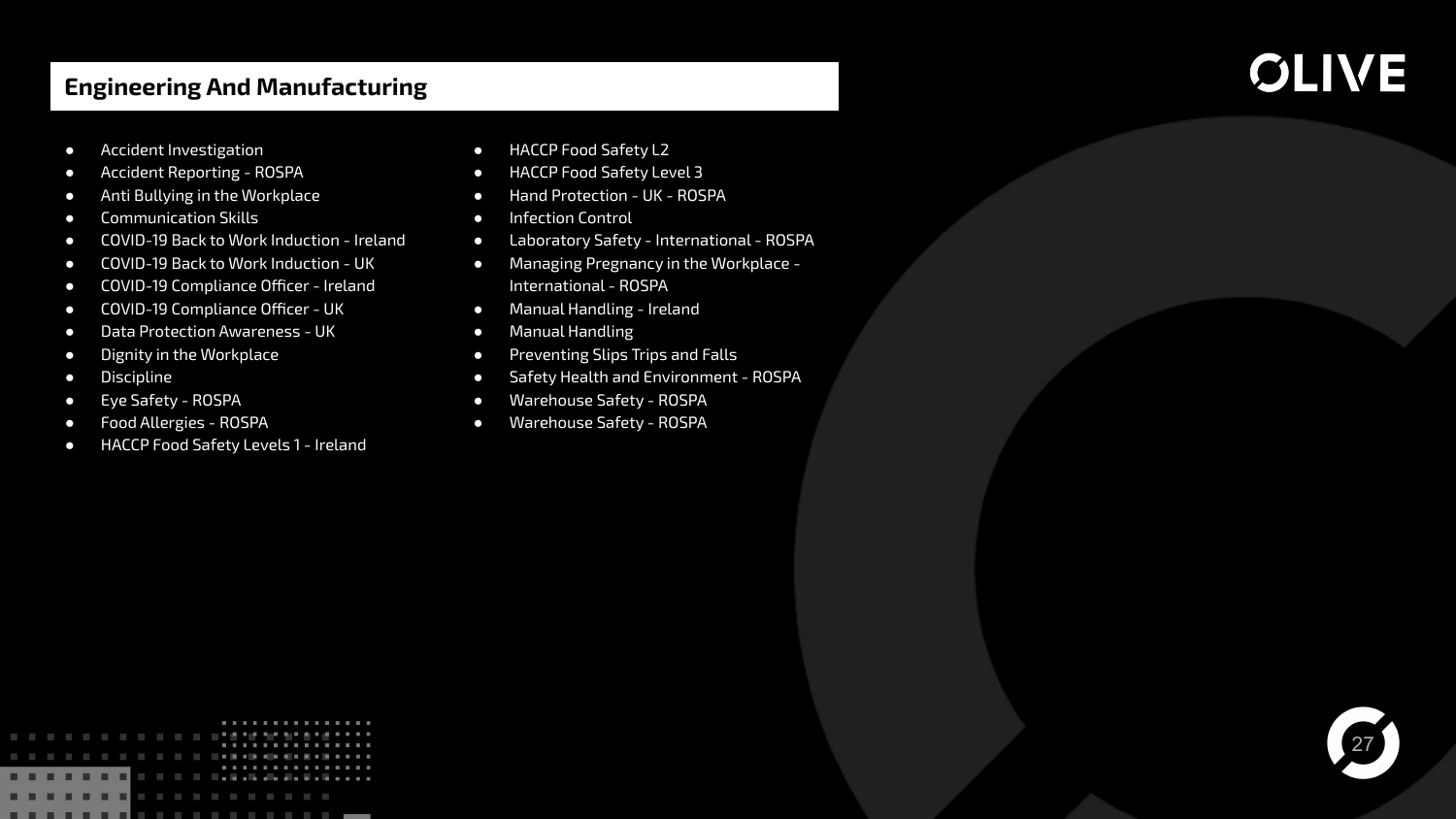#### **Event Management**

- Event Assistant Communication & Importance of Feedback
- Event Assistant Communication Skills & Strategy
- Event Assistant Building Relationships & Interpersonal Skills
- Event Assistant Prioritising & Time Management Techniques
- Event Assistant Decision-making & Problem Solving
- Event Assistant Managing and Leading People
- Event Assistant Operations Management
- Event Assistant Project Management
- Event Assistant Planning and Organisation

### **ENVIRONMENTAL**

- Environmental Awareness (ROSPA)
- $\bullet$  Environmental Health (Ireland)
- Environmental Waste Management (Ireland)

### **Legal Finance And Accounting**

- Anti Money Laundering Insurance UK
- Anti Bribery and Corruption
- Business Administrator Report creation and making recommendations
- COVID-19 Back to Work Induction UK
- COVID-19 Compliance Officer UK
- Cyber Security Awareness for Business
- Data Protection Awareness UK
- GDPR HR Professionals UK
- Manager to Leader Business finance
- Senior Manager and Certification Regime SMCR Insurance - UK
- Whistleblower Training Course
- COVID-19 Compliance Officer Ireland
- COVID-19 Back to Work Induction Ireland
- Ethics in Business

|  |          |  |  |  |  |   | . |  |  |  |  |  |
|--|----------|--|--|--|--|---|---|--|--|--|--|--|
|  |          |  |  |  |  |   |   |  |  |  |  |  |
|  |          |  |  |  |  |   |   |  |  |  |  |  |
|  |          |  |  |  |  |   | . |  |  |  |  |  |
|  |          |  |  |  |  |   | . |  |  |  |  |  |
|  |          |  |  |  |  |   |   |  |  |  |  |  |
|  |          |  |  |  |  |   |   |  |  |  |  |  |
|  |          |  |  |  |  | . |   |  |  |  |  |  |
|  |          |  |  |  |  |   |   |  |  |  |  |  |
|  | ________ |  |  |  |  |   |   |  |  |  |  |  |

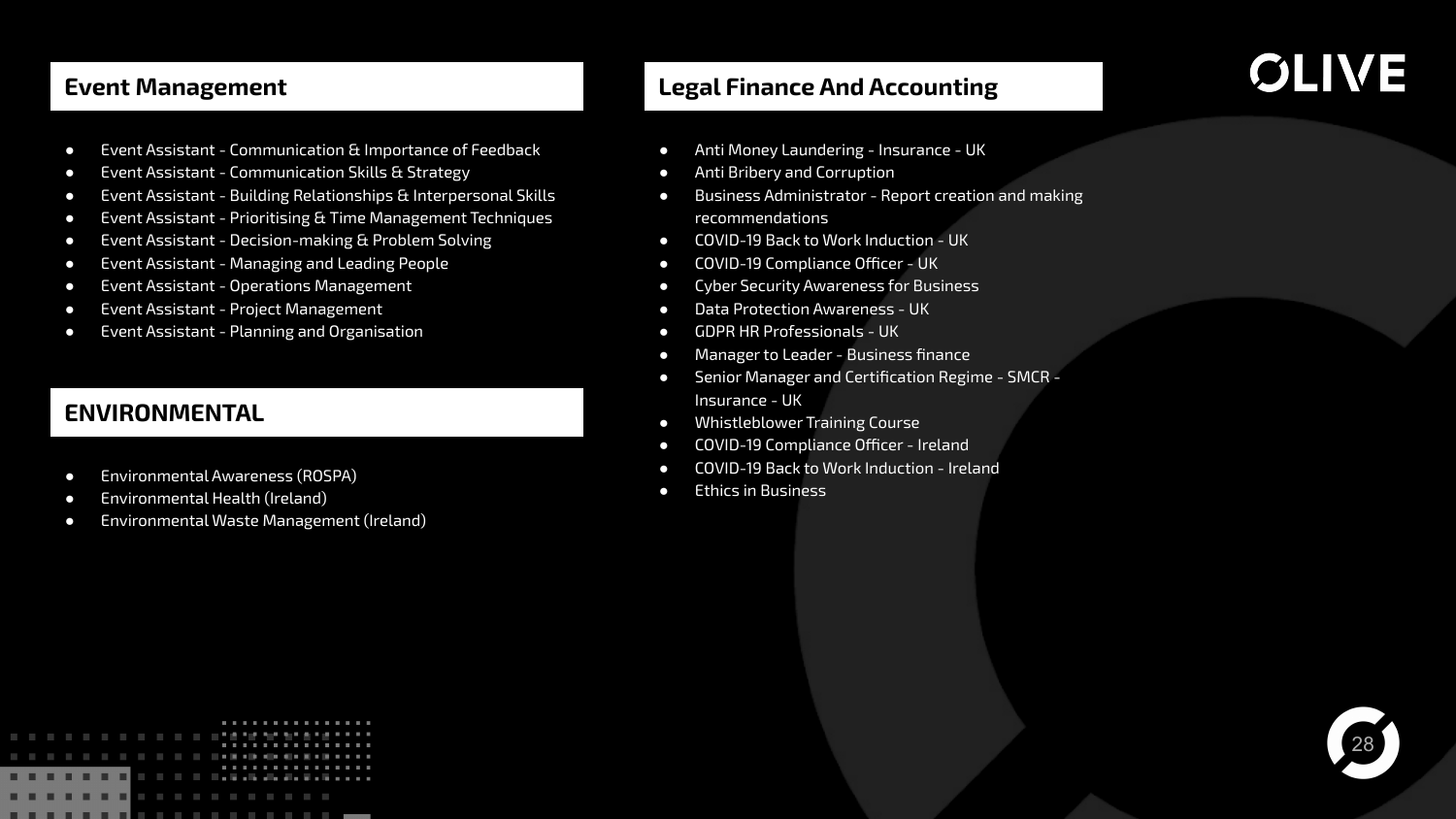### **Health And Science**

- Gym Instructor The Skeletal System
- Gym Instructor Joints
- Gym Instructor The Energy Systems
- Gym Instructor The Muscle System
- Gym Instructor The Nervous System
- Gym Instructor Circulatory System
- Gym Instructor The Respiratory System
- Gym Instructor Principles of Exercise
- Gym Instructor Principles of Training
- Gym Instructor Reasons for Exercising and Goal Setting
- Gym Instructor Barriers to Exercise
- Gym Instructor Customer Care
- Gym Instructor Supporting Clients
- Gym Instructor Importance of Healthy Eating
- Gym Instructor Health and Safety
- Gym Instructor Gym Inductions
- Gym Instructor Planning Gym Based Exercise Part 1
- Gym Instructor Planning Gym Based Exercise Part 2
- Gym Instructor Warm Up, Mobility and Cool Down
- Gym Instructor Flexibility
- Gym Instructor Core Stability
- Gym Instructor Intro to Suspension Training, Spotting, Foam Rolling and Kettlebells
- Gym Instructor Instructing gym based exercise
- Gym Instructor Closing sessions
- Personal Trainer The Skeletal System 2
- Personal Trainer The Muscle System 2
- Personal Trainer The Cardiovascular System
- Personal Trainer The Respiratory System 2
- Personal Trainer The Energy Systems 2
- Personal Trainer The Nervous and Endocrine System
- Personal Trainer The Lymphatic System
- Personal Trainer Core
- Personal Trainer Muscle Action Origin and Insertion
- Personal Trainer Nutrition and Health Guidelines
- Personal Trainer Exercise Nutrition
- Personal Trainer Influences on Food Habits
- Personal Trainer Consultations and Action
- Planning
- Personal Trainer Lifestyle Analysis
- Personal Trainer Testing
- Personal Trainer Motor Skills
- Personal Trainer Programming Personal Training **Sessions**
- Personal Trainer Programme Design for CV Training
- Personal Trainer Exercise Intensity and Weight Loss
- Personal Trainer Cardiovascular Training Systems
- Personal Trainer Strength and Power

. . . . . . . . . . .

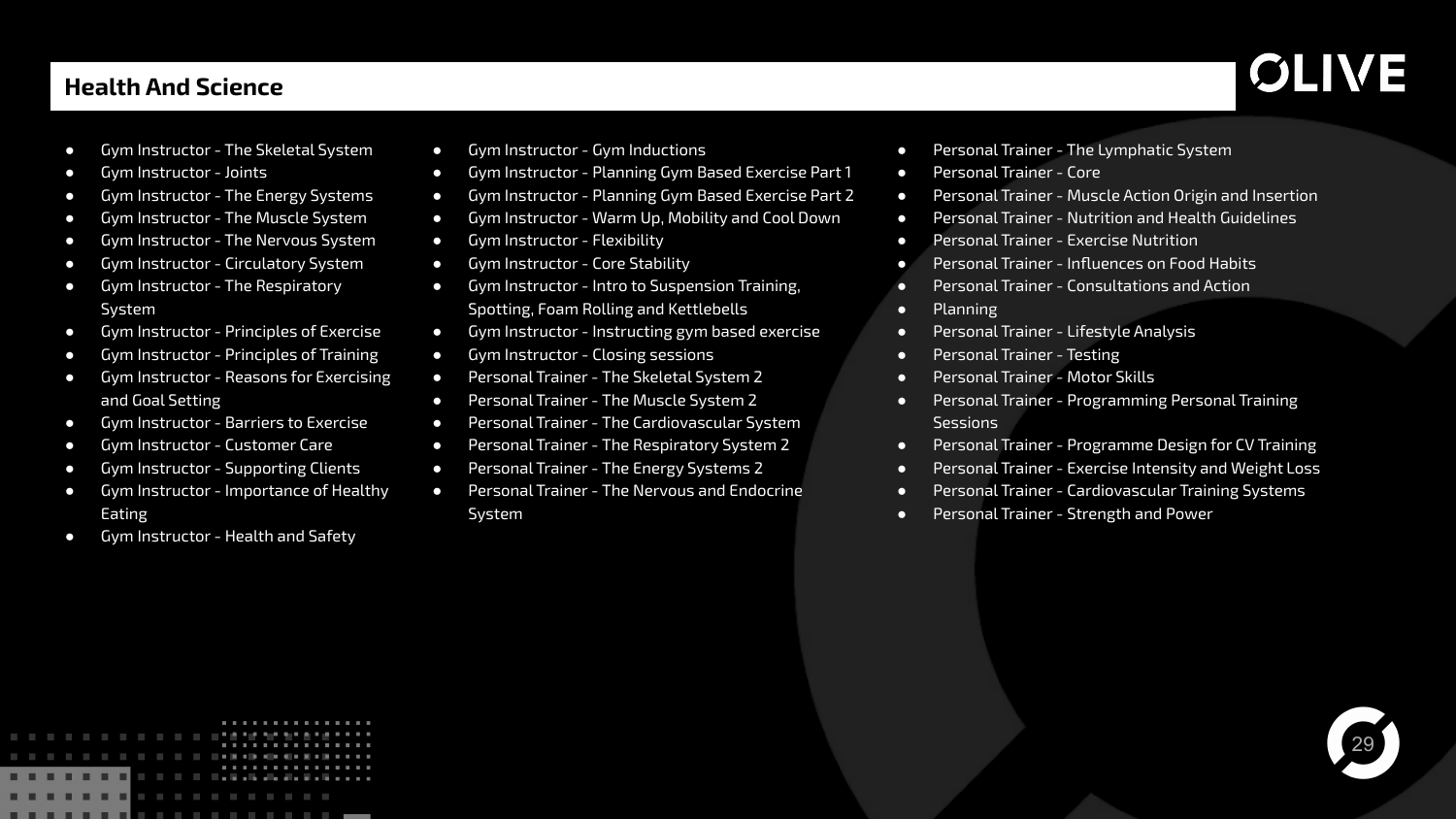### **Health And Science**

- Personal Trainer Programme Design for Resistance Training
- Personal Trainer Resistance Training Systems
- Personal Trainer Periodisation
- Personal Trainer Strength and Conditioning
- Personal Trainer Exercising outside the Gym
- Personal Trainer Delivering Personal Training Sessions
- Personal Trainer Evaluating Sessions
- Discipline
- Dignity in the Workplace (International)
- Anti Bullying (International)
- Accident Reporting (UK) (ROSPA)
- Managing Under Pressure
- Manual Handling (UK)
- Workplace Stress Management Skills
- Preventing Slips Trips and Falls (UK) (ROSPA)
- First Aid for Sports Event
- CPR and AED Awareness
- Hand Protection (UK) (ROSPA)
- Communication Skills (International)
- Club Running and Safeguarding Children in Sport
- Manual Handling (Ireland)
- Covid-19 Back to Work Induction Ireland
- COVID-19 Compliance Officer (Ireland)
- COVID-19 Induction (Construction) (UK)
- COVID-19 Compliance Officer (UK)
- COVID-19 Back to Work Induction (UK)
- Social Media Awareness

|  |  |  |  |  |   | . |  |  |  |  |  |
|--|--|--|--|--|---|---|--|--|--|--|--|
|  |  |  |  |  |   |   |  |  |  |  |  |
|  |  |  |  |  |   | . |  |  |  |  |  |
|  |  |  |  |  |   |   |  |  |  |  |  |
|  |  |  |  |  |   | . |  |  |  |  |  |
|  |  |  |  |  |   |   |  |  |  |  |  |
|  |  |  |  |  |   |   |  |  |  |  |  |
|  |  |  |  |  | . |   |  |  |  |  |  |

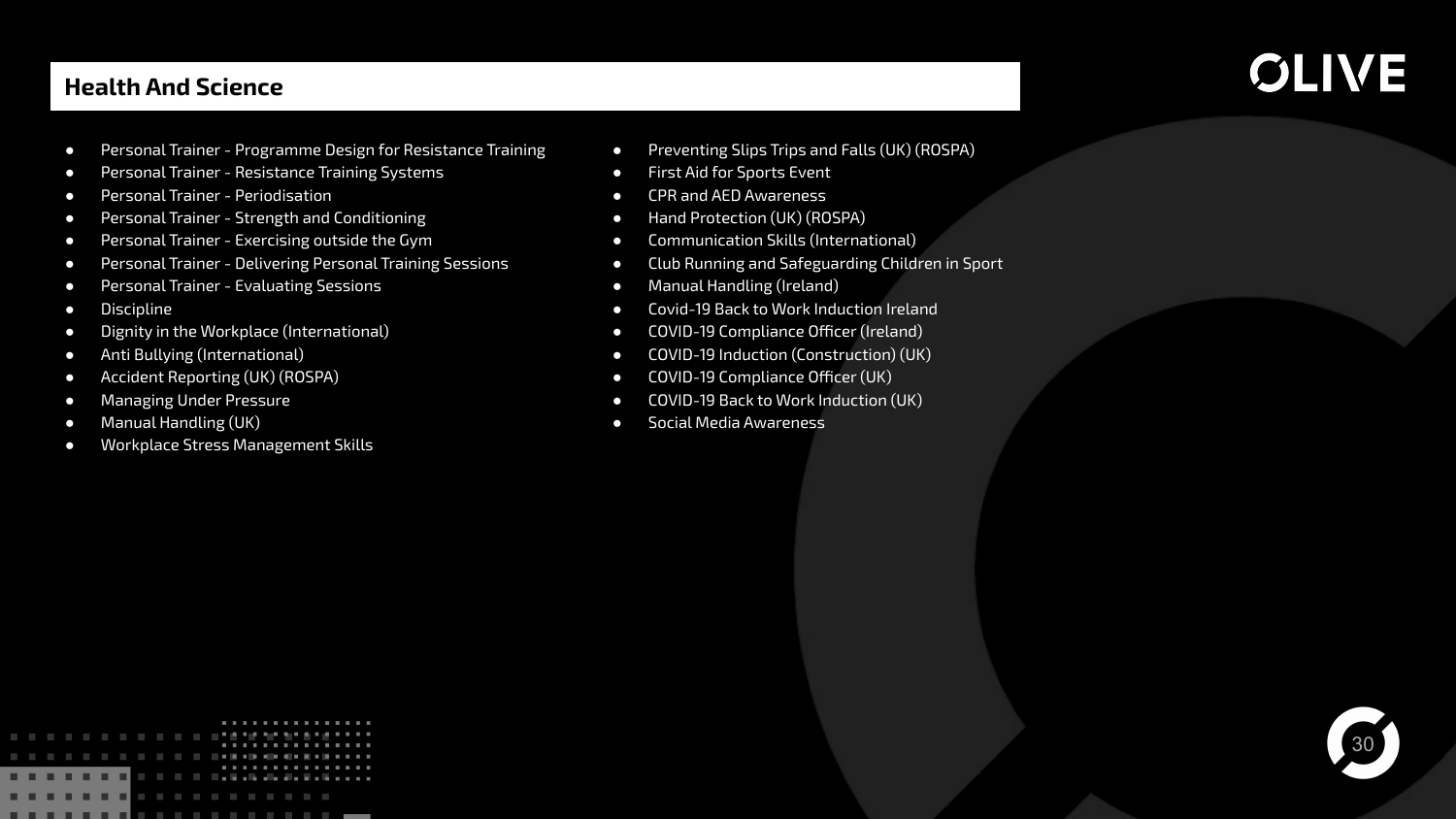### **Legal Finance And Accounting**

- Anti Money Laundering Insurance UK
- Anti Bribery and Corruption
- Business Administrator Report creation and making recommendations
- COVID-19 Back to Work Induction UK
- COVID-19 Compliance Officer UK
- Cyber Security Awareness for Business
- Data Protection Awareness UK
- Ethics in Business
- GDPR HR Professionals UK
- Manager to Leader Business finance
- Senior Manager and Certification Regime SMCR Insurance - UK
- Whistleblower Training Course
- COVID-19 Compliance Officer Ireland
- COVID-19 Back to Work Induction Ireland

### **Protective Services**

- Manual Handling
- Managing Under Pressure
- Discipline
- Dignity in the Workplace
- Anti Bullying in the Workplace
- Accident Reporting ROSPA
- Accident Investigation
- Armed Robbery Awareness
- Fire Safety ROSPA
- Electrical Safety ROSPA
- COVID-19 Back to Work Induction UK
- COVID-19 Compliance Officer UK
- Manual Handling Ireland
- Armed Robbery Awareness Ireland
- COVID-19 Compliance Officer Ireland
- COVID-19 Back to Work Induction Ireland

|  |  |  |   |  |  |  | . |  |  |  |  |  |
|--|--|--|---|--|--|--|---|--|--|--|--|--|
|  |  |  |   |  |  |  |   |  |  |  |  |  |
|  |  |  |   |  |  |  | . |  |  |  |  |  |
|  |  |  |   |  |  |  |   |  |  |  |  |  |
|  |  |  |   |  |  |  |   |  |  |  |  |  |
|  |  |  |   |  |  |  | . |  |  |  |  |  |
|  |  |  |   |  |  |  |   |  |  |  |  |  |
|  |  |  |   |  |  |  |   |  |  |  |  |  |
|  |  |  | . |  |  |  |   |  |  |  |  |  |

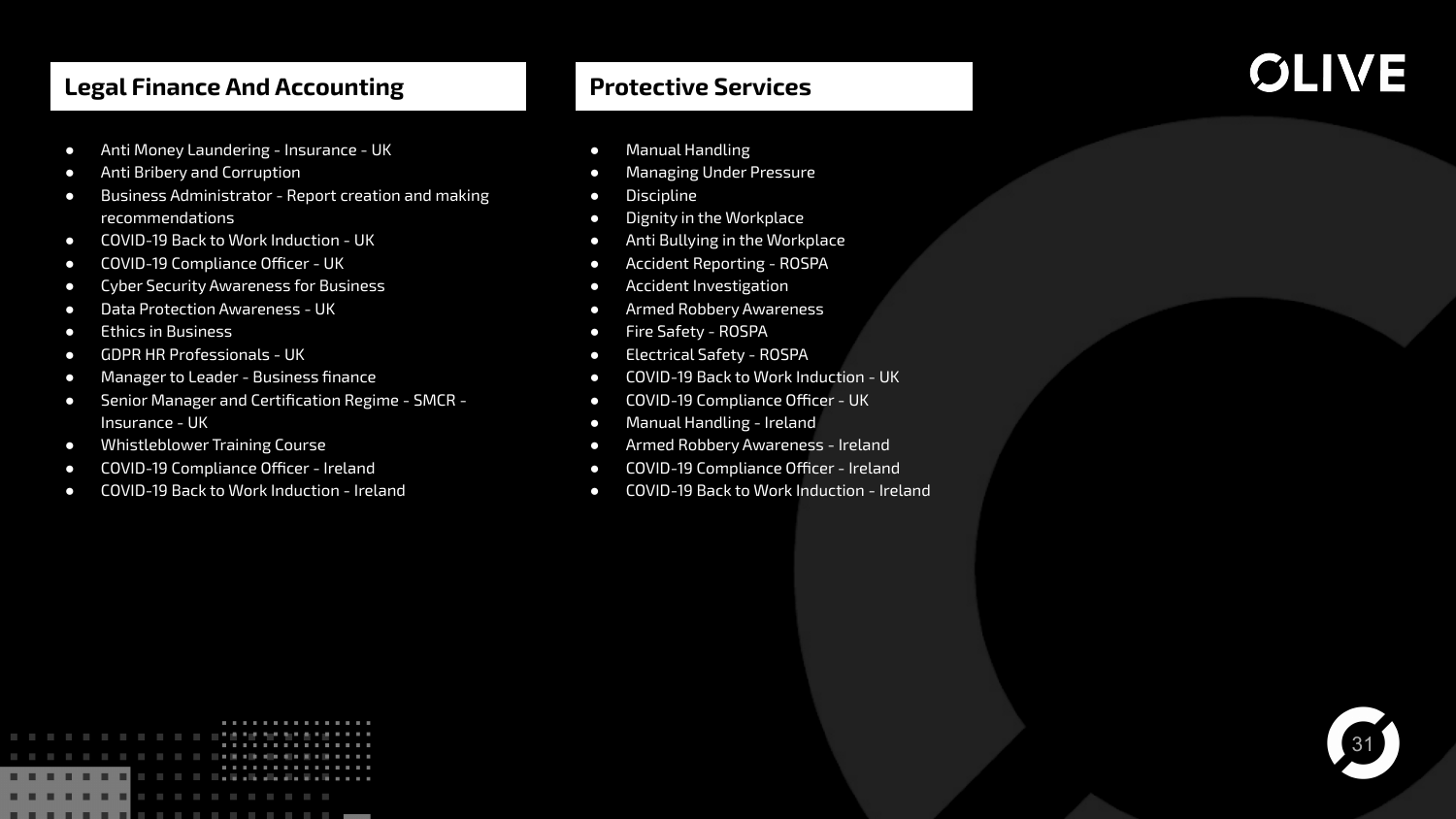### **Sales And Marketing**

- Communication Skills
- Customer Service Management Ireland
- Customer Service Practitioner -
- Communication and interpersonal skills
- Customer Service Practitioner Dealing with customer conflicts and influencing people
- Customer Service Practitioner Product and service knowledge
- Customer Service Practitioner Roles and responsibilities
- Customer Service Practitioner Self development
- Customer Service Practitioner Systems and resources
- Customer Service Practitioner Teamwork and knowledge sharing
- Customer Service Practitioner Understanding your organisation
- Time and Priority Management
- Essential Customer Service
- Data Protection for Marketing Professionals UK
- LinkedIn for Business International
- Manager to Leader Building relationships
- Manager to Leader Communication techniques and application
- Manager to Leader Leading people and leadership styles
- Manager to Leader Managing people
- Manager to Leader Operational management
- Manager to Leader Project management
- Manager to Leader Strategic decision making
- Manager to Leader Understanding time management
- Negotiation Skills
- Selling Through Customer Service
- Social Media Awareness
- Solution Selling
- VDU Workstation Ergonomics
- VDU Workstation Ergonomics Ireland
- COVID-19 Compliance Officer Ireland
- COVID-19 Back to Work Induction Ireland
- > COVID-19 Compliance Officer UK
- > COVID-19 Back to Work Induction UK

|  |  |  |   |  |  | . |  |  |  |  |  |
|--|--|--|---|--|--|---|--|--|--|--|--|
|  |  |  |   |  |  |   |  |  |  |  |  |
|  |  |  |   |  |  | . |  |  |  |  |  |
|  |  |  |   |  |  |   |  |  |  |  |  |
|  |  |  |   |  |  | . |  |  |  |  |  |
|  |  |  |   |  |  |   |  |  |  |  |  |
|  |  |  |   |  |  |   |  |  |  |  |  |
|  |  |  |   |  |  |   |  |  |  |  |  |
|  |  |  | . |  |  |   |  |  |  |  |  |

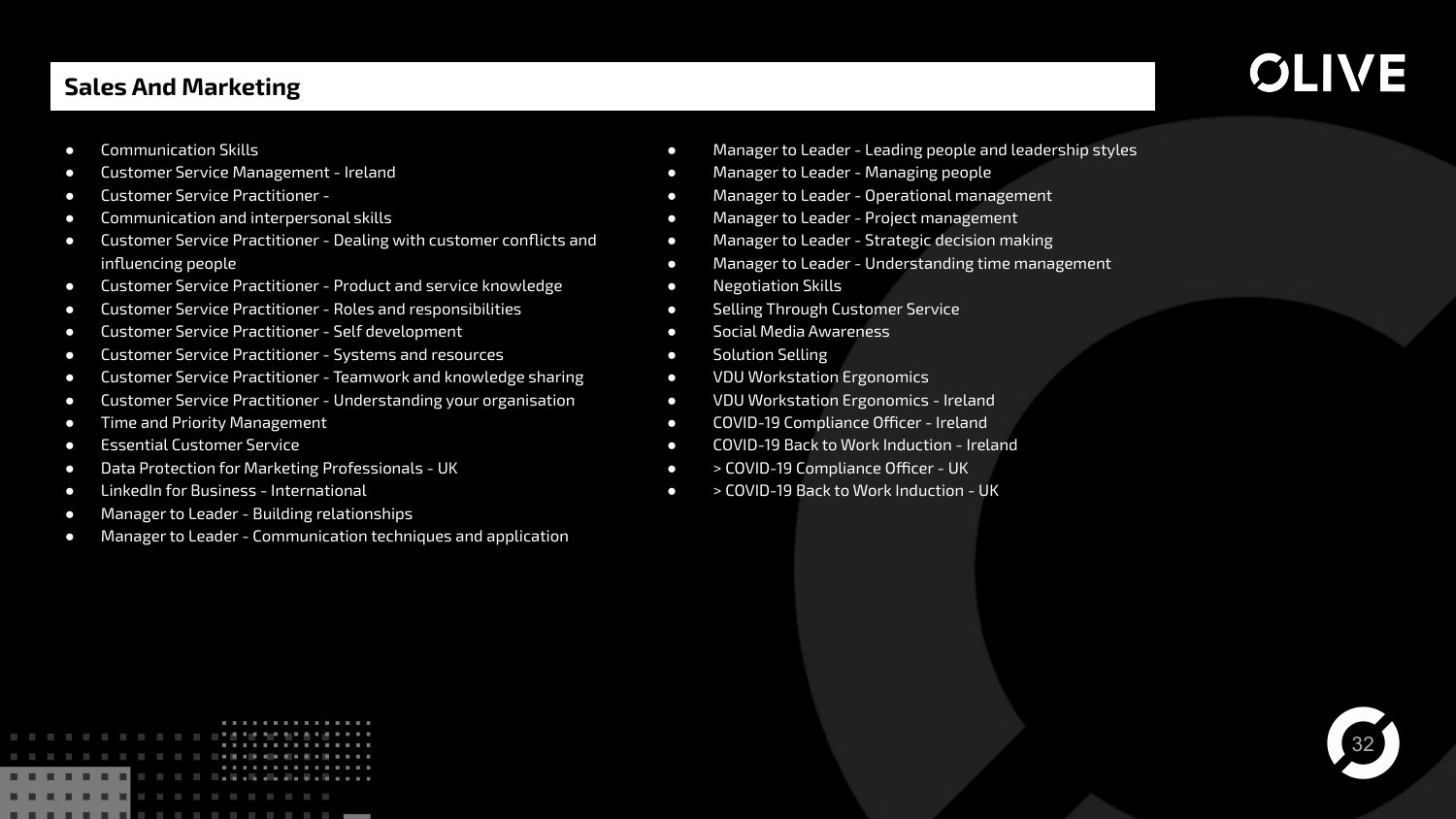### **Transport And Logistics**

- Abrasive Wheels
- Accident Investigation
- Accident Reporting ROSPA
- Confined Space Hazards
- COVID-19 Compliance Officer Construction UK
- COVID-19 Induction Construction UK
- Dignity in the Workplace
- Discipline
- Eye Safety ROSPA
- Fire Safety ROSPA
- Hand Protection ROSPA
- Ladder Safety Awareness ROSPA
- Large Goods Vehicle Structure of the Industry
- Large Goods Vehicle Awareness of Role
- Large Goods Vehicle Protection of the driver, vehicle and load
- Large Goods Vehicle Drivers First Aid
- Large Goods Vehicle Safe Use of Equipment
- Large Goods Vehicle Building Relationships
- Large Goods Vehicle Driver's Hours
- Large Goods Vehicle Preparation of a vehicle
- Large Goods Vehicle Planning of Delivery
- Large Goods Vehicle Safe and Efficient Driving
- Large Goods Vehicle Returned Goods
- Large Goods Vehicle Using Technology
- Large Goods Vehicle Using Technology
- Manual Handling
- Preventing Slips Trips and Falls
- Warehouse Safety ROSPA
- Working at Height UK
- COVID-19 Compliance Officer Ireland
- COVID-19 Back to Work Induction Ireland
- COVID-19 Compliance Officer UK
- COVID-19 Back to Work Induction UK

|  |  |  |                                                    |  |  | . |  |  |  |  |  |
|--|--|--|----------------------------------------------------|--|--|---|--|--|--|--|--|
|  |  |  | 이번 이번 이번 이번 이번 이번 이번 이번 이상을 하고 있다. 이 사람들은 어려워 주었다. |  |  |   |  |  |  |  |  |
|  |  |  |                                                    |  |  | . |  |  |  |  |  |
|  |  |  |                                                    |  |  |   |  |  |  |  |  |
|  |  |  |                                                    |  |  | . |  |  |  |  |  |
|  |  |  |                                                    |  |  |   |  |  |  |  |  |
|  |  |  |                                                    |  |  |   |  |  |  |  |  |
|  |  |  | .                                                  |  |  |   |  |  |  |  |  |
|  |  |  |                                                    |  |  |   |  |  |  |  |  |

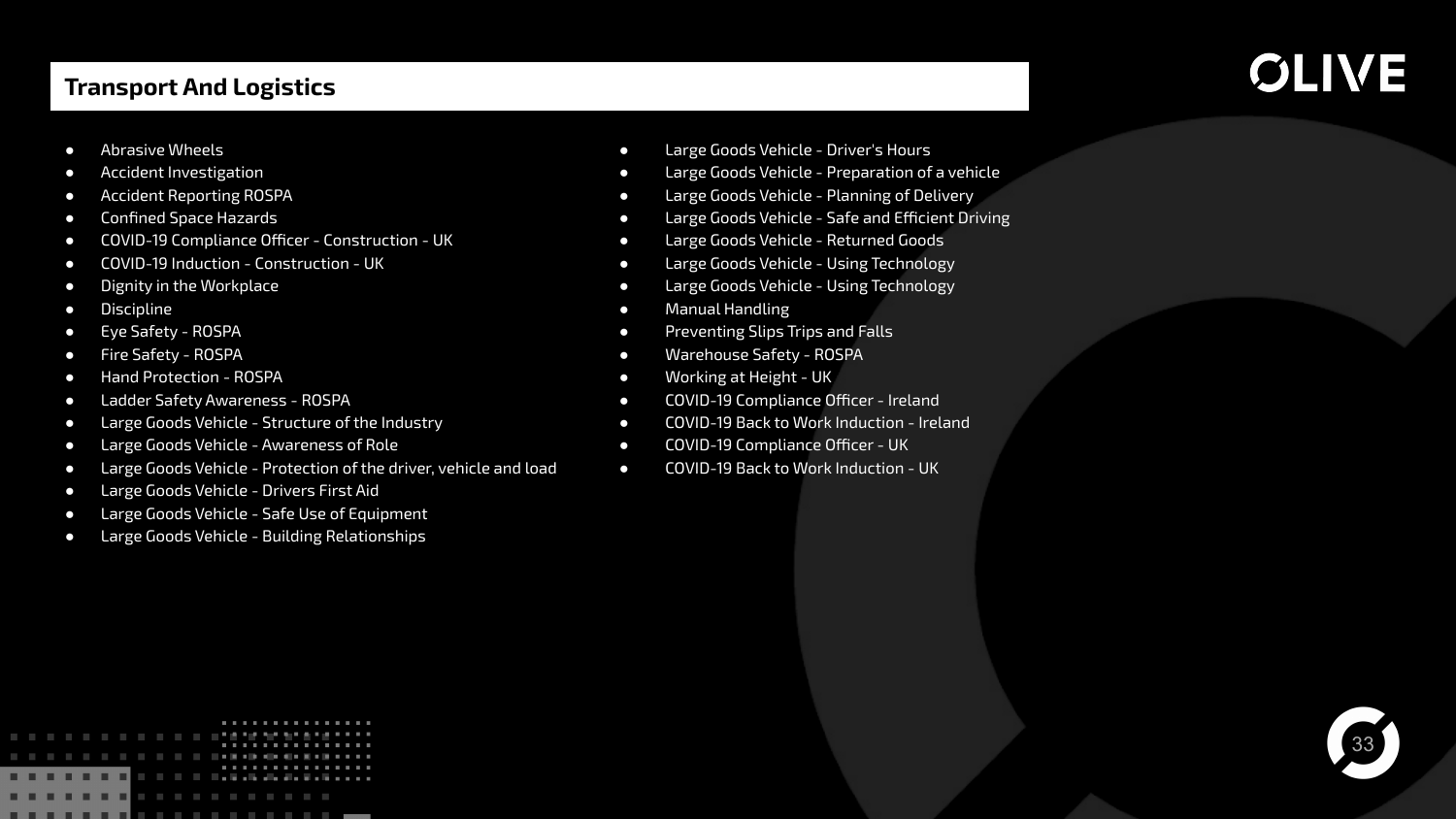### **Coming Soon**

### **OLIVE**

#### **LEVEL 4 STRENGTH AND CONDITIONING SERIES**

- Strength & Conditioning Biomechanical
- Considerations of Sport Specific Strength and Conditioning
- Strength & Conditioning Sports Specific Movements for Strength and Conditioning
- Strength & Conditioning Hypertrophy
- Strength & Conditioning Strength
- Strength & Conditioning Energy System Development (ESD)
- Strength & Conditioning Nervous System
- Strength & Conditioning Health Related Components of Fitness
- Strength & Conditioning Plyometric
- Strength & Conditioning Effects and Indicators of Overtraining
- Strength & Conditioning Functional Athletic Screening
- Strength & Conditioning Profiling Athletes
- Strength & Conditioning Principles of Training
- Strength & Conditioning Periodisation
- Strength & Conditioning Sport Specific Warm- ups And Cool **Downs**
- Strength & Conditioning Specific Phases of a Periodisation
- Strength & Conditioning Understand the Role of Nutrition within Strength and Conditioning

#### **FOOD SAFETY SERIES**

- Food Safety Introduction
- Food Safety Contamination
- Food Safety Bacteria
- Food Safety Prevention
- Food Safety Hazard Analysis
- Food Safety Personal Hygiene
- Food Safety Pest and Waste Control
- Food Safety Cleaning
- Food Safety Promises and Equipment
- Food Safety Summary

#### **HEALTH AND SAFETY**

- GHS Classification
- Health and Safety for Directors
- Health and Safety for Cleaners
- Lone Working Managers
- Lone Working Employees
- Noise Awareness
- Spill Prevention and Control
- Lockout and Tagout
- Legionella Awareness

|   |  |  |  |  |  |  | . |  |  |  |  |  |
|---|--|--|--|--|--|--|---|--|--|--|--|--|
|   |  |  |  |  |  |  |   |  |  |  |  |  |
|   |  |  |  |  |  |  | . |  |  |  |  |  |
|   |  |  |  |  |  |  |   |  |  |  |  |  |
|   |  |  |  |  |  |  | . |  |  |  |  |  |
|   |  |  |  |  |  |  |   |  |  |  |  |  |
|   |  |  |  |  |  |  |   |  |  |  |  |  |
| . |  |  |  |  |  |  |   |  |  |  |  |  |
|   |  |  |  |  |  |  |   |  |  |  |  |  |
|   |  |  |  |  |  |  |   |  |  |  |  |  |

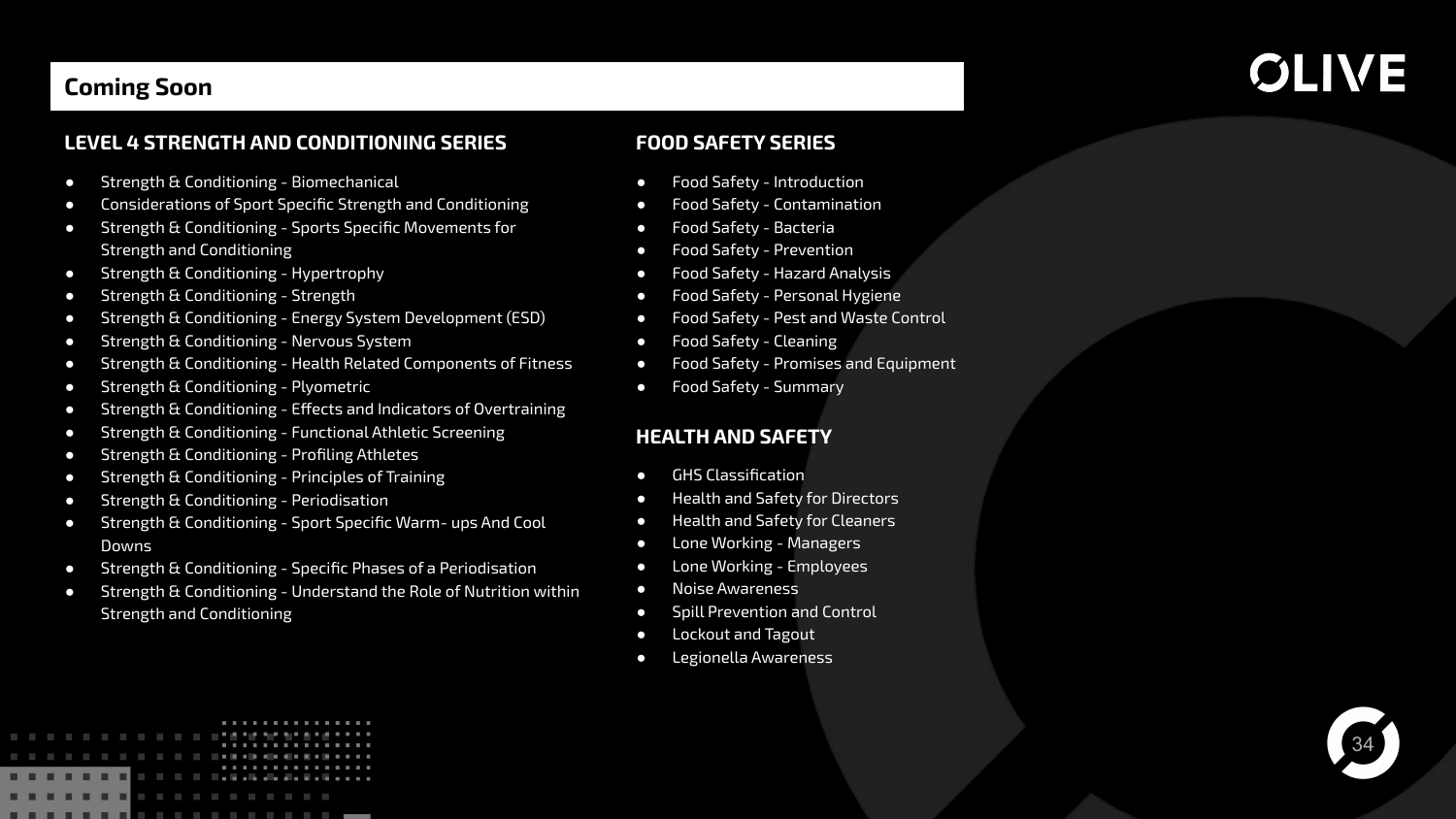### **Coming Soon**

## **OLIVE**

#### **RECRUITMENT RESOURCER SERIES**

- Recruitment Resourcer Induction
- Recruitment Resourcer The Role of Recruitment Resourcer
- Recruitment Resourcer Compliance Legal, Regulatory and Ethical Requirements when Recruiting
- Recruitment Resourcer Client Relationship Management Systems and Data Protection
- Recruitment Resourcer Business Development Sales Techniques and Processes
- Recruitment Resourcer Consultancy Identifying Client Needs and the Resourcing Plan
- Recruitment Resourcer Candidate Sourcing Using Research in the Recruitment Process
- Recruitment Resourcer Candidate Management: Researching the Candidate
- Recruitment Resourcer Candidate Sourcing The Selection Process
- Recruitment Resourcer Candidate Management Building and Maintaining Relationships with Candidates
- Recruitment Resourcer Customer Service

#### **OPERATIONS DEPARTMENTAL MANAGER SERIES**

- Operations Departmental Manager The Induction
- Operations Departmental Manager Self Awareness
- Operations Departmental Manager Self Management
- Operations Departmental Manager Communication
- Operations Departmental Manager Building Relationships
- Operations Departmental Manager Decision Making
- Operations Departmental Manager Leading People
- Operations Departmental Manager Managing People
- Operations Departmental Manager Operational Management
- Operations Departmental Manager Project Management
- Operations Departmental Manager Finance

#### **LEGAL FINANCE AND ACCOUNTING**

- IT Audit Skills
- **Disputes and Claims Management**

|  |  |  |                           |  |  |  | . |  |  |  |  |  |
|--|--|--|---------------------------|--|--|--|---|--|--|--|--|--|
|  |  |  |                           |  |  |  |   |  |  |  |  |  |
|  |  |  |                           |  |  |  | . |  |  |  |  |  |
|  |  |  |                           |  |  |  |   |  |  |  |  |  |
|  |  |  | _________________________ |  |  |  |   |  |  |  |  |  |
|  |  |  |                           |  |  |  |   |  |  |  |  |  |
|  |  |  |                           |  |  |  |   |  |  |  |  |  |
|  |  |  | .                         |  |  |  |   |  |  |  |  |  |
|  |  |  |                           |  |  |  |   |  |  |  |  |  |
|  |  |  |                           |  |  |  |   |  |  |  |  |  |

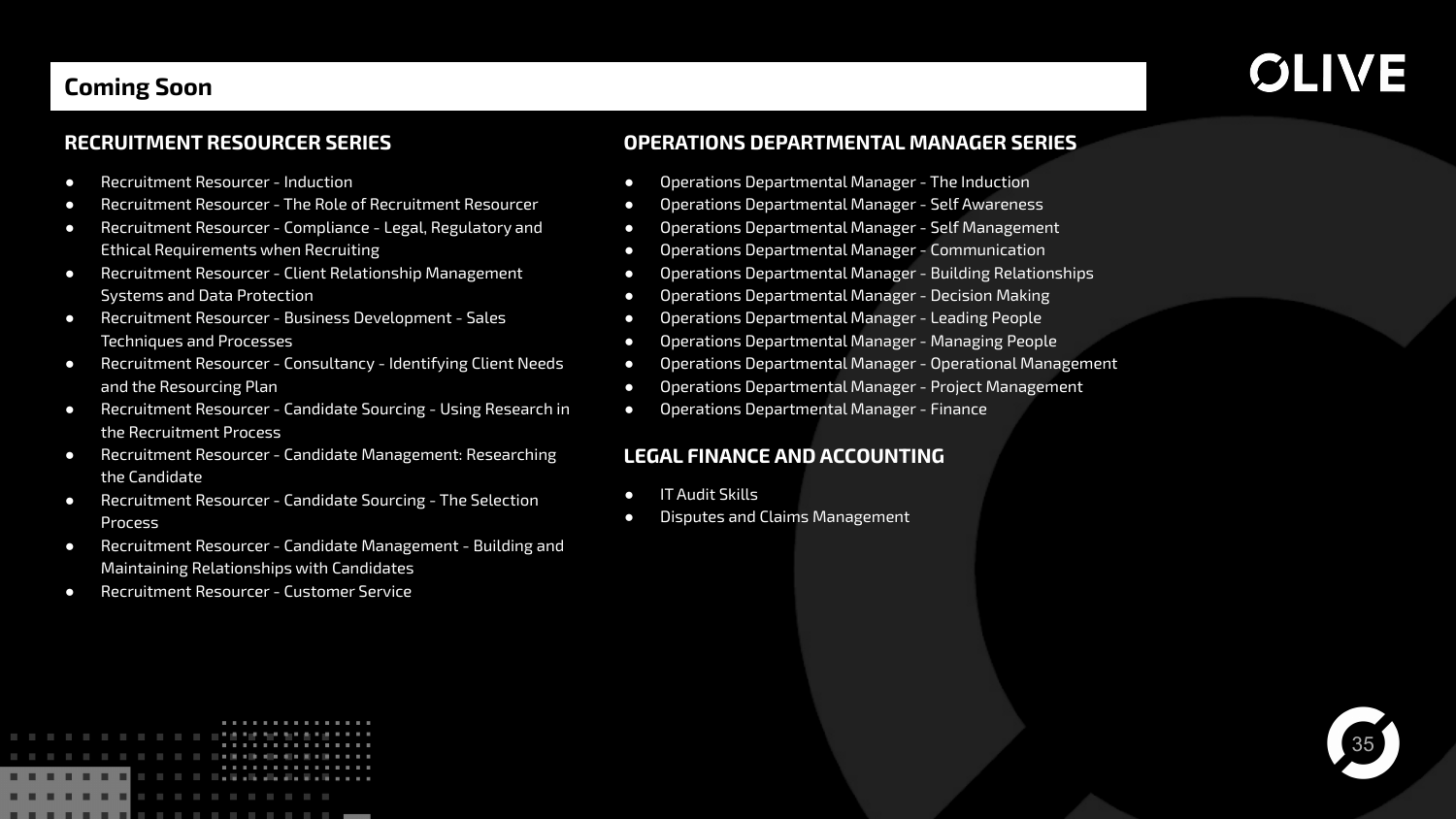### **Coming Soon**

### **OLIVE**

#### **RECRUITMENT CONSULTANT SERIES**

- Recruitment Consultant The Recruitment Industry and Role of Consultant
- Recruitment Consultant The Recruitment Industry and Role of Consultant
- Recruitment Consultant The Recruitment Industry and Role of Consultant
- Recruitment Consultant Legal, Regulatory and Ethical Requirements when **Recruiting**
- Recruitment Consultant Market Research and Analysing Competitor Activity
- Recruitment Consultant The Recruitment Sales Cycle and Techniques
- Recruitment Consultant The Recruitment Sales Cycle and Techniques
- Recruitment Consultant The Recruitment Sales Cycle and Techniques
- Recruitment Consultant The Recruitment Sales Cycle and Techniques
- Recruitment Consultant Understanding Relationship Management in Recruitment

### **MEDICINE AND HEALTH**

- Medicine Awareness Training
- Mental Health Awareness
- Mental Health Legislation
- Mental Health Awareness Introduction
- Mental Health Awareness Stress
- Mental Health Awareness Anxiety

|  |  |  |   |  |  |  | .<br>. |  |  |  |  |  |
|--|--|--|---|--|--|--|--------|--|--|--|--|--|
|  |  |  |   |  |  |  | .      |  |  |  |  |  |
|  |  |  | . |  |  |  |        |  |  |  |  |  |
|  |  |  |   |  |  |  |        |  |  |  |  |  |

#### **RETAILER SERIES**

- Retailer Understanding Business Vision and Values
- Retailer Marketing and Merchandising
- Retailer Financial Performance
- Retailer Communication and Teamwork
- Retailer Products and Services
- Retailer Branding Reputation
- Retailer Stock Control
- Retailer Retail Technology
- Retailer Legal and Governance
- Retailer Environmental Impact of Work Activities

#### **SUPPLY CHAIN WAREHOUSE OPERATIVE SERIES**

- SCWO Awareness of Sector and own Role
- SCWO Health and Safety
- SCWO Safe use of equipment and machinery
- SCWO Managing Waste and use packing material effectively
- SCWO Using IT systems and processes within the Warehouse Environment
- SCWO Legislation and Regulation within Supply Chain
- SCWO Handling Stock, Stock Management
- SCWO Building & Working Relationships in Sector